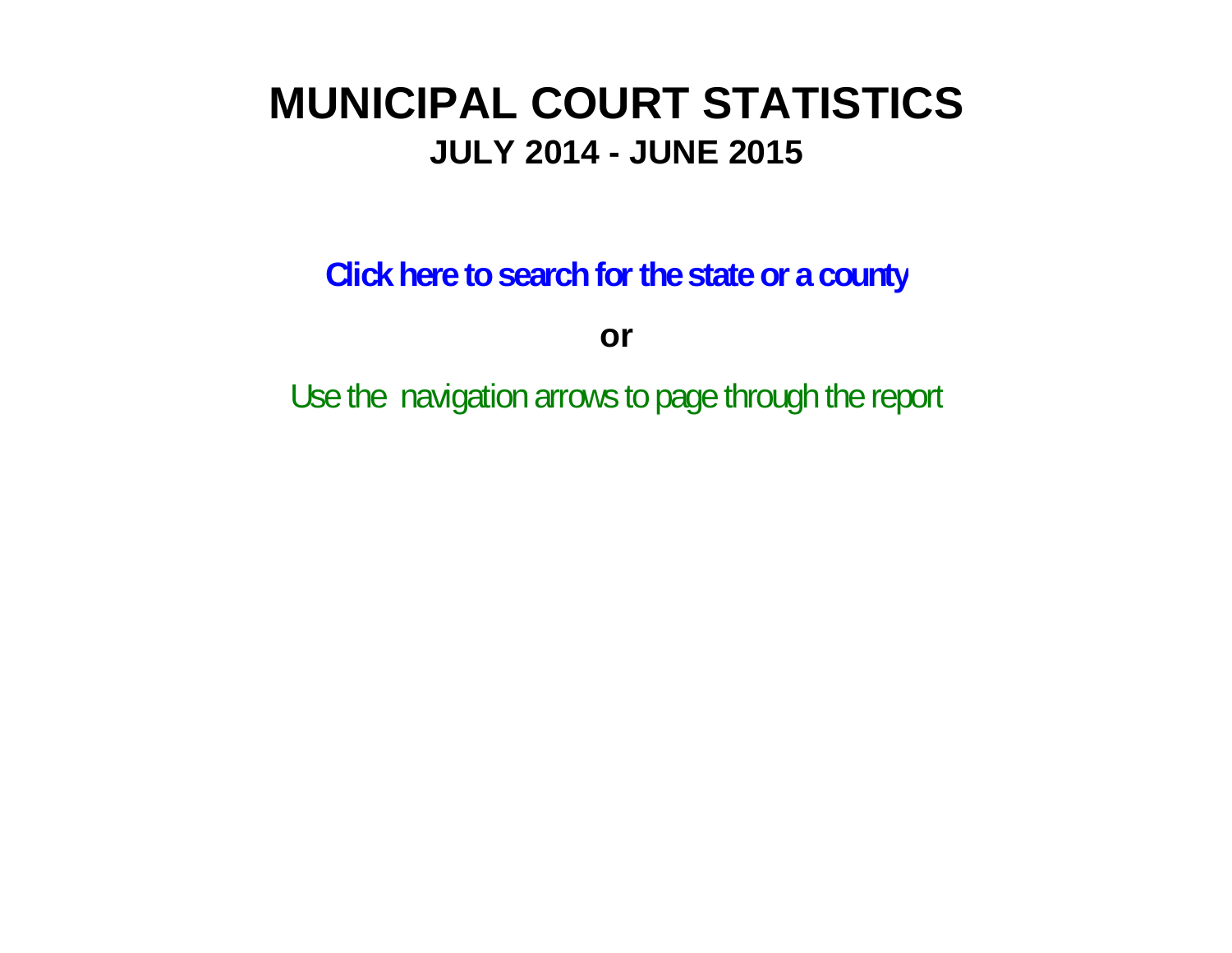#### **MUNICIPAL COURT STATISTICS JULY 2014 - JUNE 2015 STATE**

|                                  |                    | D.P. &    | Other           | <b>Criminal</b> |        | <b>Traffic</b> |           | <b>Traffic</b> | Grand        |
|----------------------------------|--------------------|-----------|-----------------|-----------------|--------|----------------|-----------|----------------|--------------|
|                                  | <b>Indictables</b> | P.D.P.    | <b>Criminal</b> | <b>Total</b>    | D.W.I. | (moving)       | Parking   | <b>Total</b>   | <b>Total</b> |
| Filings                          |                    |           |                 |                 |        |                |           |                |              |
| Jul 2013 - Jun 2014              | 196,539            | 434,497   | 206,155         | 837,191         | 32,566 | 2,868,471      | 2,367,737 | 5,268,774      | 6,105,965    |
| Jul 2014 - Jun 2015              | 186,649            | 429,407   | 213,357         | 829,413         | 32,494 | 2,631,112      | 2,412,500 | 5,076,106      | 5,905,519    |
| % Change                         | $-5%$              | $-1%$     | 3%              | $-1%$           | 0%     | $-8%$          | 2%        | $-4%$          | $-3%$        |
| <b>Resolutions</b>               |                    |           |                 |                 |        |                |           |                |              |
| Jul 2013 - Jun 2014              | 191.203            | 374,902   | 227,592         | 793,697         | 32,888 | 2,847,350      | 2,380,508 | 5,260,746      | 6,054,443    |
| Jul 2014 - Jun 2015              | 182,379            | 366,655   | 237,302         | 786,336         | 32,566 | 2,682,746      | 2,403,271 | 5,118,583      | 5,904,919    |
| % Change                         | $-5%$              | $-2%$     | 4%              | $-1%$           | $-1%$  | $-6%$          | 1%        | $-3%$          | $-2%$        |
| <b>Clearance</b>                 |                    |           |                 |                 |        |                |           |                |              |
| Jul 2013 - Jun 2014              | $-5,336$           | $-59,595$ | 21,437          | $-43,494$       | 322    | $-21,121$      | 12,771    | $-8,028$       | $-51,522$    |
| Jul 2014 - Jun 2015              | $-4,270$           | $-62,752$ | 23,945          | $-43,077$       | 72     | 51,634         | $-9,229$  | 42,477         | $-600$       |
| <b>Clearance Percent</b>         |                    |           |                 |                 |        |                |           |                |              |
| Jul 2013 - Jun 2014              | 97%                | 86%       | 110%            | 95%             | 101%   | 99%            | 101%      | 100%           | 99%          |
| Jul 2014 - Jun 2015              | 98%                | 85%       | 111%            | 95%             | 100%   | 102%           | 100%      | 101%           | 100%         |
| <b>Backlog</b>                   |                    |           |                 |                 |        |                |           |                |              |
| June 2014                        | 479                | 36,760    | 24,012          | 61,251          | 3.770  | 67,259         | 103,261   | 174,290        | 235,541      |
| June 2015                        | 396                | 33,844    | 21,763          | 56,003          | 3,953  | 64,457         | 109,734   | 178,144        | 234,147      |
| % Change                         | $-17%$             | $-8%$     | $-9%$           | $-9%$           | 5%     | $-4%$          | 6%        | 2%             | $-1%$        |
| <b>Backlog/100 Mthly Filings</b> |                    |           |                 |                 |        |                |           |                |              |
| <b>June 2014</b>                 | 3                  | 102       | 140             | 88              | 139    | 28             | 52        | 40             | 46           |
| June 2015                        | 3                  | 95        | 122             | 81              | 146    | 29             | 55        | 42             | 48           |
| % Change                         | $-13%$             | $-7%$     | $-12%$          | $-8%$           | 5%     | 4%             | 4%        | 6%             | 3%           |
| <b>Backlog Percent</b>           |                    |           |                 |                 |        |                |           |                |              |
| June 2014                        | 35%                | 55%       | 50%             | 53%             | 49%    | 20%            | 34%       | 27%            | 31%          |
| June 2015                        | 37%                | 53%       | 50%             | 52%             | 50%    | 24%            | 35%       | 30%            | 34%          |
| <b>Active Pending</b>            |                    |           |                 |                 |        |                |           |                |              |
| <b>June 2014</b>                 | 1,358              | 67,264    | 47,790          | 116,412         | 7,763  | 328,172        | 303,997   | 639,932        | 756,344      |
| June 2015                        | 1,066              | 63,369    | 43,845          | 108,280         | 7,921  | 268,089        | 309,372   | 585,382        | 693,662      |
| % Change                         | $-22%$             | $-6%$     | $-8%$           | $-7%$           | 2%     | $-18%$         | 2%        | $-9%$          | $-8%$        |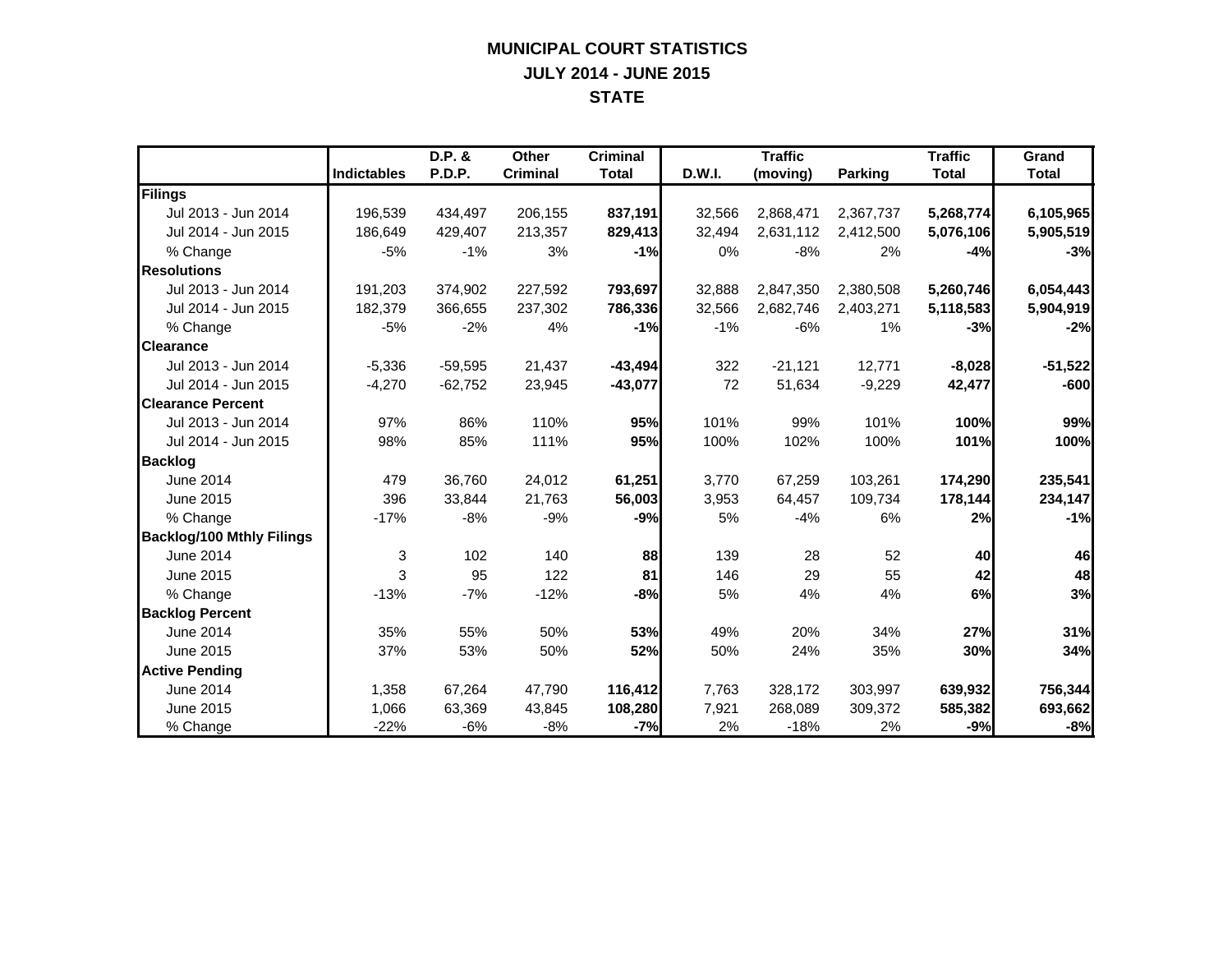## **MUNICIPAL COURT STATISTICSJULY 2014 - JUNE 2015 ATLANTIC COUNTY**

|                                  |                    | D.P. &        | Other           | <b>Criminal</b> |        | <b>Traffic</b> |                | <b>Traffic</b> | Grand        |
|----------------------------------|--------------------|---------------|-----------------|-----------------|--------|----------------|----------------|----------------|--------------|
|                                  | <b>Indictables</b> | <b>P.D.P.</b> | <b>Criminal</b> | <b>Total</b>    | D.W.I. | (moving)       | <b>Parking</b> | <b>Total</b>   | <b>Total</b> |
| Filings                          |                    |               |                 |                 |        |                |                |                |              |
| Jul 2013 - Jun 2014              | 11,291             | 19,445        | 5,458           | 36,194          | 1,931  | 73,842         | 25,626         | 101,399        | 137,593      |
| Jul 2014 - Jun 2015              | 10,718             | 18,334        | 4,954           | 34,006          | 1,556  | 71,523         | 28,964         | 102,043        | 136,049      |
| % Change                         | $-5%$              | $-6%$         | $-9%$           | -6%             | $-19%$ | $-3%$          | 13%            | 1%             | $-1%$        |
| <b>Resolutions</b>               |                    |               |                 |                 |        |                |                |                |              |
| Jul 2013 - Jun 2014              | 11,118             | 19,836        | 5,845           | 36,799          | 2,019  | 72,997         | 24,540         | 99,556         | 136,355      |
| Jul 2014 - Jun 2015              | 10,593             | 17,469        | 5,685           | 33,747          | 1,574  | 71,317         | 28,423         | 101,314        | 135,061      |
| % Change                         | $-5%$              | $-12%$        | $-3%$           | $-8%$           | $-22%$ | $-2%$          | 16%            | 2%             | $-1%$        |
| <b>Clearance</b>                 |                    |               |                 |                 |        |                |                |                |              |
| Jul 2013 - Jun 2014              | $-173$             | 391           | 387             | 605             | 88     | $-845$         | $-1,086$       | $-1,843$       | $-1,238$     |
| Jul 2014 - Jun 2015              | $-125$             | $-865$        | 731             | $-259$          | 18     | $-206$         | $-541$         | $-729$         | $-988$       |
| <b>Clearance Percent</b>         |                    |               |                 |                 |        |                |                |                |              |
| Jul 2013 - Jun 2014              | 98%                | 102%          | 107%            | 102%            | 105%   | 99%            | 96%            | 98%            | 99%          |
| Jul 2014 - Jun 2015              | 99%                | 95%           | 115%            | 99%             | 101%   | 100%           | 98%            | 99%            | 99%          |
| <b>Backlog</b>                   |                    |               |                 |                 |        |                |                |                |              |
| June 2014                        | 4                  | 1,352         | 238             | 1,594           | 162    | 1,409          | 833            | 2,404          | 3,998        |
| June 2015                        | 4                  | 923           | 174             | 1,101           | 157    | 1,319          | 953            | 2,429          | 3,530        |
| % Change                         | 0%                 | $-32%$        | $-27%$          | $-31%$          | $-3%$  | $-6%$          | 14%            | 1%             | $-12%$       |
| <b>Backlog/100 Mthly Filings</b> |                    |               |                 |                 |        |                |                |                |              |
| <b>June 2014</b>                 | 0                  | 83            | 52              | 53              | 101    | 23             | 39             | 28             | 35           |
| June 2015                        | $\Omega$           | 60            | 42              | 39              | 121    | 22             | 39             | 29             | 31           |
| % Change                         | 5%                 | $-28%$        | $-19%$          | $-26%$          | 20%    | $-3%$          | 1%             | 0%             | $-11%$       |
| <b>Backlog Percent</b>           |                    |               |                 |                 |        |                |                |                |              |
| June 2014                        | 9%                 | 50%           | 33%             | 46%             | 43%    | 20%            | 24%            | 22%            | 28%          |
| June 2015                        | 10%                | 39%           | 24%             | 36%             | 45%    | 19%            | 25%            | 22%            | 25%          |
| <b>Active Pending</b>            |                    |               |                 |                 |        |                |                |                |              |
| June 2014                        | 43                 | 2,725         | 725             | 3,493           | 374    | 7,061          | 3,523          | 10,958         | 14,451       |
| June 2015                        | 39                 | 2,342         | 718             | 3,099           | 351    | 7,095          | 3,784          | 11,230         | 14,329       |
| % Change                         | $-9%$              | $-14%$        | $-1%$           | $-11%$          | $-6%$  | 0%             | 7%             | 2%             | $-1%$        |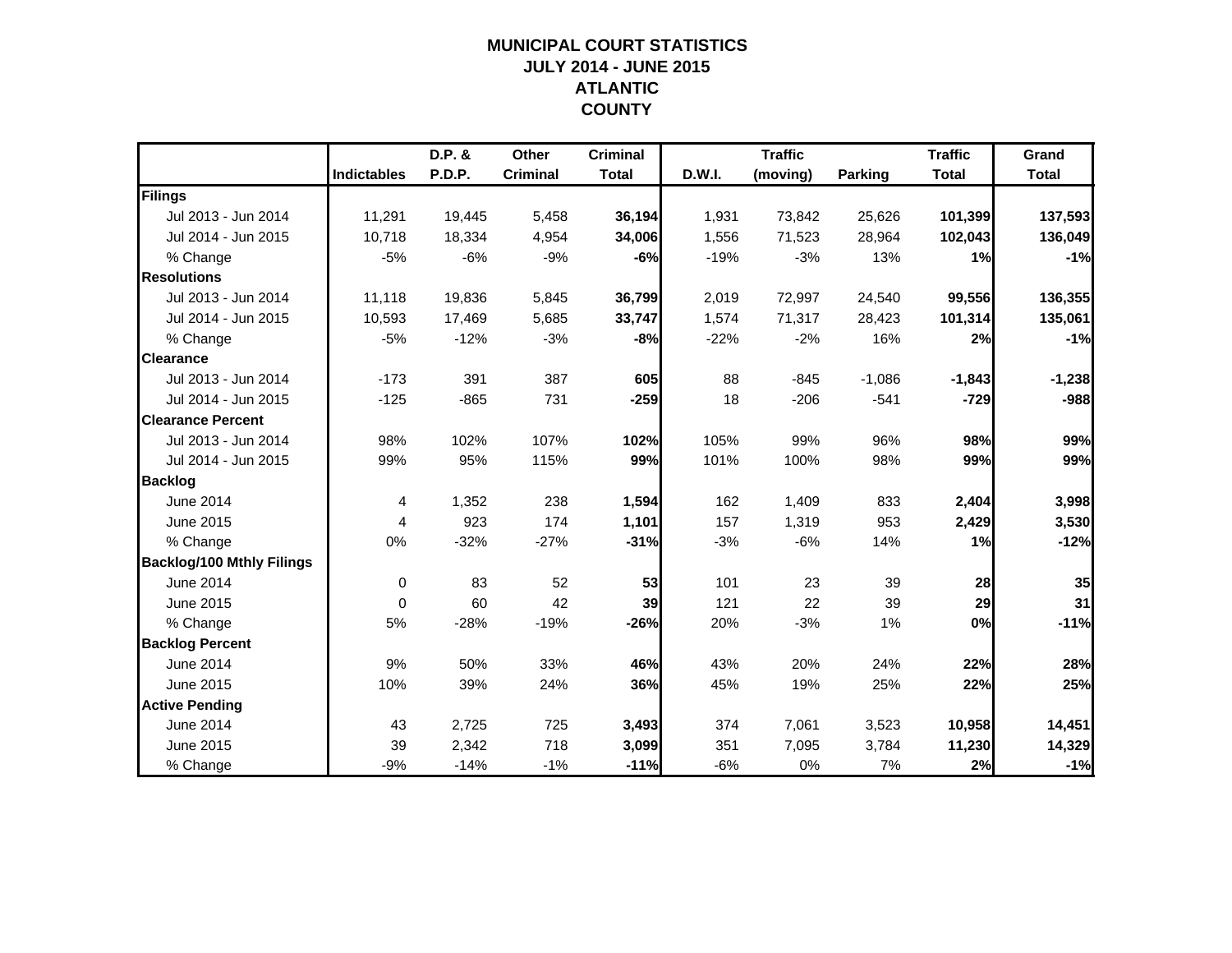## **MUNICIPAL COURT STATISTICSJULY 2014 - JUNE 2015 BERGEN COUNTY**

|                                  |                    | D.P. &        | Other           | <b>Criminal</b> |        | <b>Traffic</b> |                | <b>Traffic</b> | Grand        |
|----------------------------------|--------------------|---------------|-----------------|-----------------|--------|----------------|----------------|----------------|--------------|
|                                  | <b>Indictables</b> | <b>P.D.P.</b> | <b>Criminal</b> | <b>Total</b>    | D.W.I. | (moving)       | <b>Parking</b> | <b>Total</b>   | <b>Total</b> |
| Filings                          |                    |               |                 |                 |        |                |                |                |              |
| Jul 2013 - Jun 2014              | 11,240             | 45,309        | 13,193          | 69,742          | 2,943  | 271,234        | 254,389        | 528,566        | 598,308      |
| Jul 2014 - Jun 2015              | 10,957             | 45,462        | 13,302          | 69,721          | 2,930  | 274,440        | 278,513        | 555,883        | 625,604      |
| % Change                         | $-3%$              | 0%            | 1%              | 0%              | 0%     | 1%             | 9%             | 5%             | 5%           |
| <b>Resolutions</b>               |                    |               |                 |                 |        |                |                |                |              |
| Jul 2013 - Jun 2014              | 10,660             | 28,909        | 13,684          | 53,253          | 3,076  | 271,595        | 252,274        | 526,945        | 580,198      |
| Jul 2014 - Jun 2015              | 10,569             | 27,148        | 14,081          | 51,798          | 2,946  | 275,502        | 275,571        | 554,019        | 605,817      |
| % Change                         | $-1%$              | $-6%$         | 3%              | $-3%$           | $-4%$  | 1%             | 9%             | 5%             | 4%           |
| <b>Clearance</b>                 |                    |               |                 |                 |        |                |                |                |              |
| Jul 2013 - Jun 2014              | $-580$             | $-16,400$     | 491             | $-16,489$       | 133    | 361            | $-2,115$       | $-1,621$       | $-18,110$    |
| Jul 2014 - Jun 2015              | $-388$             | $-18,314$     | 779             | $-17,923$       | 16     | 1,062          | $-2,942$       | $-1,864$       | $-19,787$    |
| <b>Clearance Percent</b>         |                    |               |                 |                 |        |                |                |                |              |
| Jul 2013 - Jun 2014              | 95%                | 64%           | 104%            | 76%             | 105%   | 100%           | 99%            | 100%           | 97%          |
| Jul 2014 - Jun 2015              | 96%                | 60%           | 106%            | 74%             | 101%   | 100%           | 99%            | 100%           | 97%          |
| <b>Backlog</b>                   |                    |               |                 |                 |        |                |                |                |              |
| June 2014                        | 53                 | 4,081         | 1,343           | 5,477           | 309    | 7,359          | 9,343          | 17,011         | 22,488       |
| June 2015                        | 62                 | 4,301         | 1,406           | 5,769           | 371    | 9,716          | 10,091         | 20,178         | 25,947       |
| % Change                         | 17%                | 5%            | 5%              | 5%              | 20%    | 32%            | 8%             | 19%            | 15%          |
| <b>Backlog/100 Mthly Filings</b> |                    |               |                 |                 |        |                |                |                |              |
| June 2014                        | 6                  | 108           | 122             | 94              | 126    | 33             | 44             | 39             | 45           |
| June 2015                        | $\overline{7}$     | 114           | 127             | 99              | 152    | 42             | 43             | 44             | 50           |
| % Change                         | 20%                | 5%            | 4%              | 5%              | 21%    | 30%            | $-1%$          | 13%            | 10%          |
| <b>Backlog Percent</b>           |                    |               |                 |                 |        |                |                |                |              |
| June 2014                        | 36%                | 63%           | 53%             | 60%             | 45%    | 23%            | 34%            | 28%            | 32%          |
| June 2015                        | 39%                | 63%           | 58%             | 61%             | 51%    | 31%            | 36%            | 33%            | 37%          |
| <b>Active Pending</b>            |                    |               |                 |                 |        |                |                |                |              |
| June 2014                        | 149                | 6,452         | 2,546           | 9,147           | 685    | 32,148         | 27,688         | 60,521         | 69,668       |
| June 2015                        | 158                | 6,801         | 2,437           | 9,396           | 724    | 31,684         | 27,944         | 60,352         | 69,748       |
| % Change                         | 6%                 | 5%            | $-4%$           | 3%              | 6%     | $-1%$          | 1%             | 0%             | 0%           |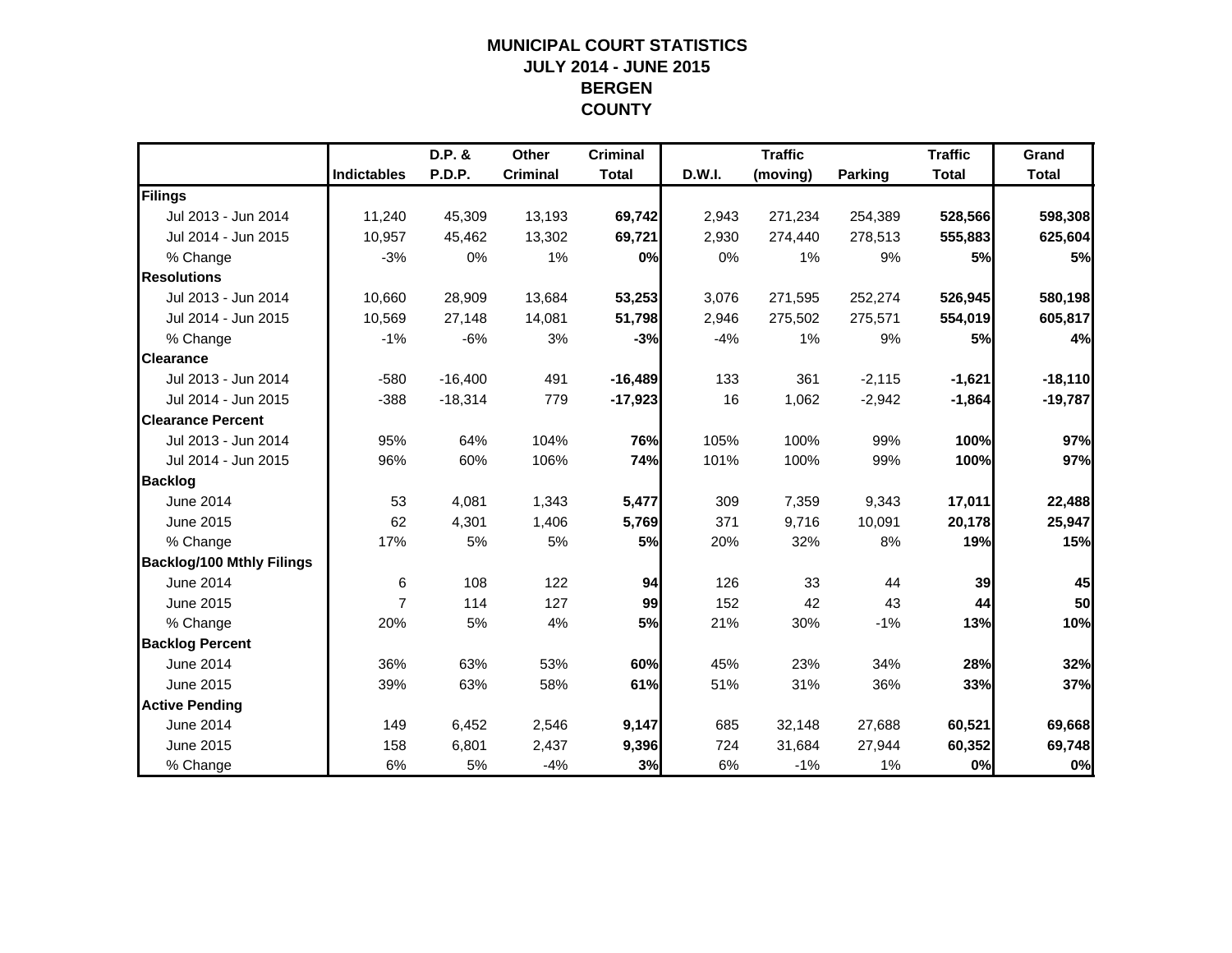## **MUNICIPAL COURT STATISTICSJULY 2014 - JUNE 2015 BURLINGTON COUNTY**

|                                  |                    | D.P. & | Other           | <b>Criminal</b> |        | <b>Traffic</b> |                | <b>Traffic</b> | Grand        |
|----------------------------------|--------------------|--------|-----------------|-----------------|--------|----------------|----------------|----------------|--------------|
|                                  | <b>Indictables</b> | P.D.P. | <b>Criminal</b> | <b>Total</b>    | D.W.I. | (moving)       | <b>Parking</b> | <b>Total</b>   | <b>Total</b> |
| Filings                          |                    |        |                 |                 |        |                |                |                |              |
| Jul 2013 - Jun 2014              | 7,861              | 18,836 | 7,047           | 33,744          | 2,138  | 151,178        | 8,526          | 161,842        | 195,586      |
| Jul 2014 - Jun 2015              | 6,881              | 18,683 | 8,311           | 33,875          | 2,101  | 156,703        | 8,146          | 166,950        | 200,825      |
| % Change                         | $-12%$             | $-1%$  | 18%             | 0%              | $-2%$  | 4%             | $-4%$          | 3%             | 3%           |
| <b>Resolutions</b>               |                    |        |                 |                 |        |                |                |                |              |
| Jul 2013 - Jun 2014              | 7,726              | 18,464 | 8,059           | 34,249          | 2,089  | 148,675        | 8,463          | 159,227        | 193,476      |
| Jul 2014 - Jun 2015              | 6,762              | 18,533 | 10,056          | 35,351          | 2,043  | 157,104        | 8,291          | 167,438        | 202,789      |
| % Change                         | $-12%$             | 0%     | 25%             | 3%              | $-2%$  | 6%             | $-2%$          | <b>5%</b>      | 5%           |
| <b>Clearance</b>                 |                    |        |                 |                 |        |                |                |                |              |
| Jul 2013 - Jun 2014              | $-135$             | $-372$ | 1,012           | 505             | $-49$  | $-2,503$       | $-63$          | $-2,615$       | $-2,110$     |
| Jul 2014 - Jun 2015              | $-119$             | $-150$ | 1,745           | 1,476           | $-58$  | 401            | 145            | 488            | 1,964        |
| <b>Clearance Percent</b>         |                    |        |                 |                 |        |                |                |                |              |
| Jul 2013 - Jun 2014              | 98%                | 98%    | 114%            | 101%            | 98%    | 98%            | 99%            | 98%            | 99%          |
| Jul 2014 - Jun 2015              | 98%                | 99%    | 121%            | 104%            | 97%    | 100%           | 102%           | 100%           | 101%         |
| <b>Backlog</b>                   |                    |        |                 |                 |        |                |                |                |              |
| <b>June 2014</b>                 | 0                  | 1,355  | 786             | 2,141           | 246    | 2,909          | 349            | 3,504          | 5,645        |
| June 2015                        | 1                  | 1,577  | 442             | 2,020           | 311    | 3,244          | 202            | 3,757          | 5,777        |
| % Change                         |                    | 16%    | $-44%$          | $-6%$           | 26%    | 12%            | $-42%$         | 7%             | 2%           |
| <b>Backlog/100 Mthly Filings</b> |                    |        |                 |                 |        |                |                |                |              |
| June 2014                        | 0                  | 86     | 134             | 76              | 138    | 23             | 49             | 26             | 35           |
| June 2015                        | $\Omega$           | 101    | 64              | 72              | 178    | 25             | 30             | 27             | 35           |
| % Change                         | - -                | 17%    | $-52%$          | $-6%$           | 29%    | 8%             | $-39%$         | 4%             | 0%           |
| <b>Backlog Percent</b>           |                    |        |                 |                 |        |                |                |                |              |
| June 2014                        | 0%                 | 44%    | 45%             | 44%             | 47%    | 20%            | 31%            | 22%            | 27%          |
| June 2015                        | 8%                 | 50%    | 31%             | 44%             | 53%    | 23%            | 23%            | 25%            | 29%          |
| <b>Active Pending</b>            |                    |        |                 |                 |        |                |                |                |              |
| June 2014                        | 21                 | 3,070  | 1,757           | 4,848           | 523    | 14,464         | 1,108          | 16,095         | 20,943       |
| June 2015                        | 12                 | 3,160  | 1,410           | 4,582           | 583    | 13,863         | 874            | 15,320         | 19,902       |
| % Change                         | $-43%$             | 3%     | $-20%$          | $-5%$           | 11%    | $-4%$          | $-21%$         | $-5%$          | $-5%$        |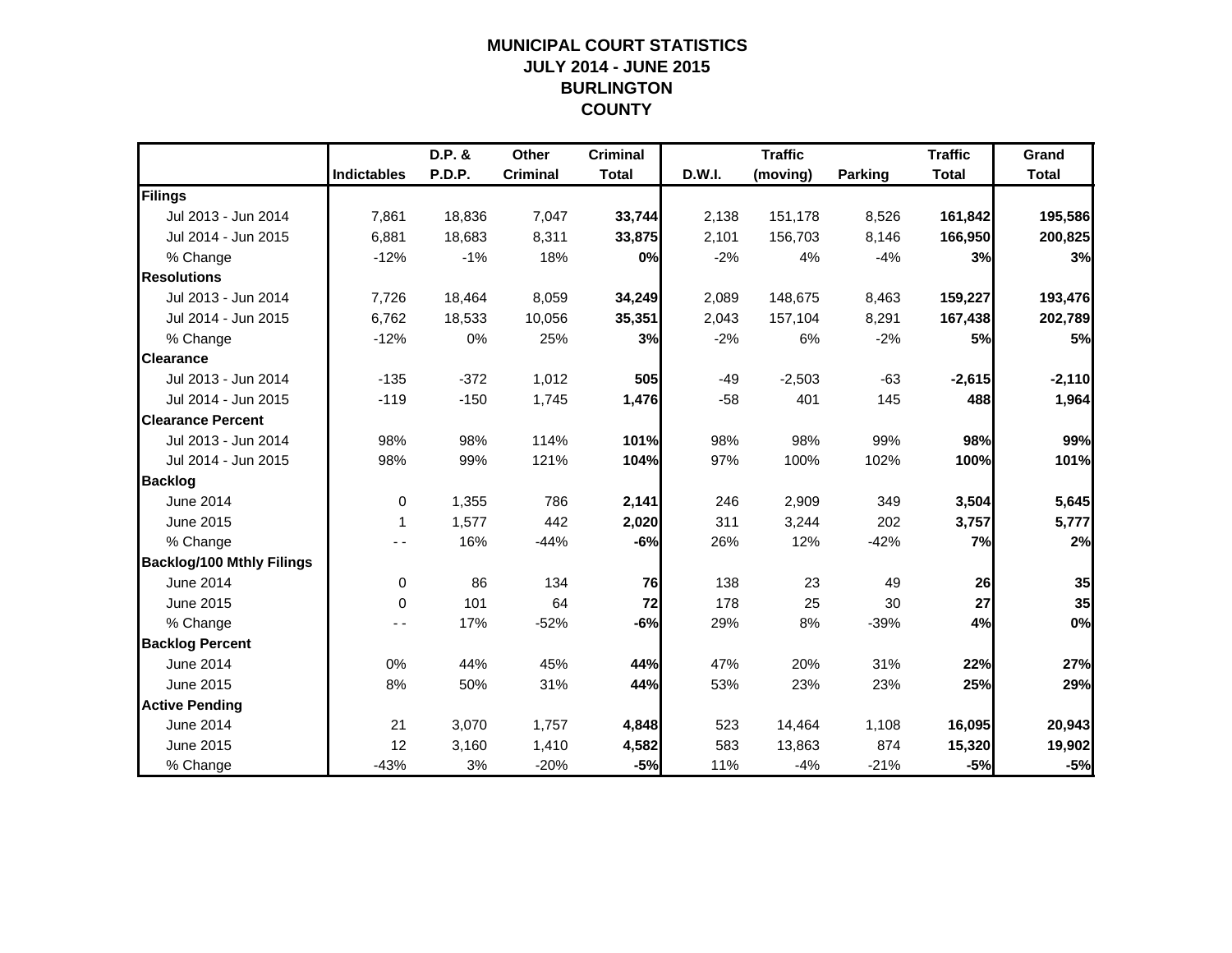## **MUNICIPAL COURT STATISTICSJULY 2014 - JUNE 2015 CAMDEN COUNTY**

|                                  |                    | D.P. & | <b>Other</b>    | <b>Criminal</b> |        | <b>Traffic</b> |          | <b>Traffic</b> | Grand        |
|----------------------------------|--------------------|--------|-----------------|-----------------|--------|----------------|----------|----------------|--------------|
|                                  | <b>Indictables</b> | P.D.P. | <b>Criminal</b> | <b>Total</b>    | D.W.I. | (moving)       | Parking  | <b>Total</b>   | <b>Total</b> |
| Filings                          |                    |        |                 |                 |        |                |          |                |              |
| Jul 2013 - Jun 2014              | 19.774             | 47,287 | 15,960          | 83,021          | 2,839  | 250,357        | 63,802   | 316,998        | 400,019      |
| Jul 2014 - Jun 2015              | 18,174             | 44,648 | 14,569          | 77,391          | 2,882  | 230,859        | 57,335   | 291,076        | 368,467      |
| % Change                         | $-8%$              | $-6%$  | $-9%$           | $-7%$           | 2%     | $-8%$          | $-10%$   | $-8%$          | $-8%$        |
| <b>Resolutions</b>               |                    |        |                 |                 |        |                |          |                |              |
| Jul 2013 - Jun 2014              | 19,170             | 48,782 | 23,546          | 91,498          | 2,936  | 249,612        | 62,573   | 315,121        | 406,619      |
| Jul 2014 - Jun 2015              | 17,658             | 45,793 | 21,471          | 84,922          | 2,909  | 237,661        | 56,724   | 297,294        | 382,216      |
| % Change                         | $-8%$              | $-6%$  | $-9%$           | $-7%$           | $-1%$  | $-5%$          | $-9%$    | $-6%$          | $-6%$        |
| <b>Clearance</b>                 |                    |        |                 |                 |        |                |          |                |              |
| Jul 2013 - Jun 2014              | $-604$             | 1,495  | 7,586           | 8,477           | 97     | $-745$         | $-1,229$ | $-1,877$       | 6,600        |
| Jul 2014 - Jun 2015              | $-516$             | 1,145  | 6,902           | 7,531           | 27     | 6,802          | $-611$   | 6,218          | 13,749       |
| <b>Clearance Percent</b>         |                    |        |                 |                 |        |                |          |                |              |
| Jul 2013 - Jun 2014              | 97%                | 103%   | 148%            | 110%            | 103%   | 100%           | 98%      | 99%            | 102%         |
| Jul 2014 - Jun 2015              | 97%                | 103%   | 147%            | 110%            | 101%   | 103%           | 99%      | 102%           | 104%         |
| <b>Backlog</b>                   |                    |        |                 |                 |        |                |          |                |              |
| June 2014                        | 91                 | 2,513  | 1,314           | 3,918           | 277    | 4,302          | 1,662    | 6,241          | 10,159       |
| June 2015                        | 58                 | 1,917  | 1,132           | 3,107           | 277    | 3,478          | 1,233    | 4,988          | 8,095        |
| % Change                         | $-36%$             | $-24%$ | $-14%$          | $-21%$          | 0%     | $-19%$         | $-26%$   | $-20%$         | $-20%$       |
| <b>Backlog/100 Mthly Filings</b> |                    |        |                 |                 |        |                |          |                |              |
| <b>June 2014</b>                 | 6                  | 64     | 99              | 57              | 117    | 21             | 31       | 24             | 30           |
| June 2015                        | 4                  | 52     | 93              | 48              | 115    | 18             | 26       | 21             | 26           |
| % Change                         | $-31%$             | $-19%$ | $-6%$           | $-15%$          | $-1%$  | $-12%$         | $-17%$   | $-13%$         | $-13%$       |
| <b>Backlog Percent</b>           |                    |        |                 |                 |        |                |          |                |              |
| June 2014                        | 48%                | 42%    | 43%             | 42%             | 49%    | 18%            | 20%      | 19%            | 24%          |
| June 2015                        | 50%                | 44%    | 49%             | 46%             | 49%    | 20%            | 16%      | 19%            | 25%          |
| <b>Active Pending</b>            |                    |        |                 |                 |        |                |          |                |              |
| June 2014                        | 190                | 6,004  | 3,045           | 9,239           | 565    | 24,458         | 8,390    | 33,413         | 42,652       |
| June 2015                        | 117                | 4,356  | 2,327           | 6,800           | 561    | 17,720         | 7,591    | 25,872         | 32,672       |
| % Change                         | $-38%$             | $-27%$ | $-24%$          | $-26%$          | $-1%$  | $-28%$         | $-10%$   | $-23%$         | $-23%$       |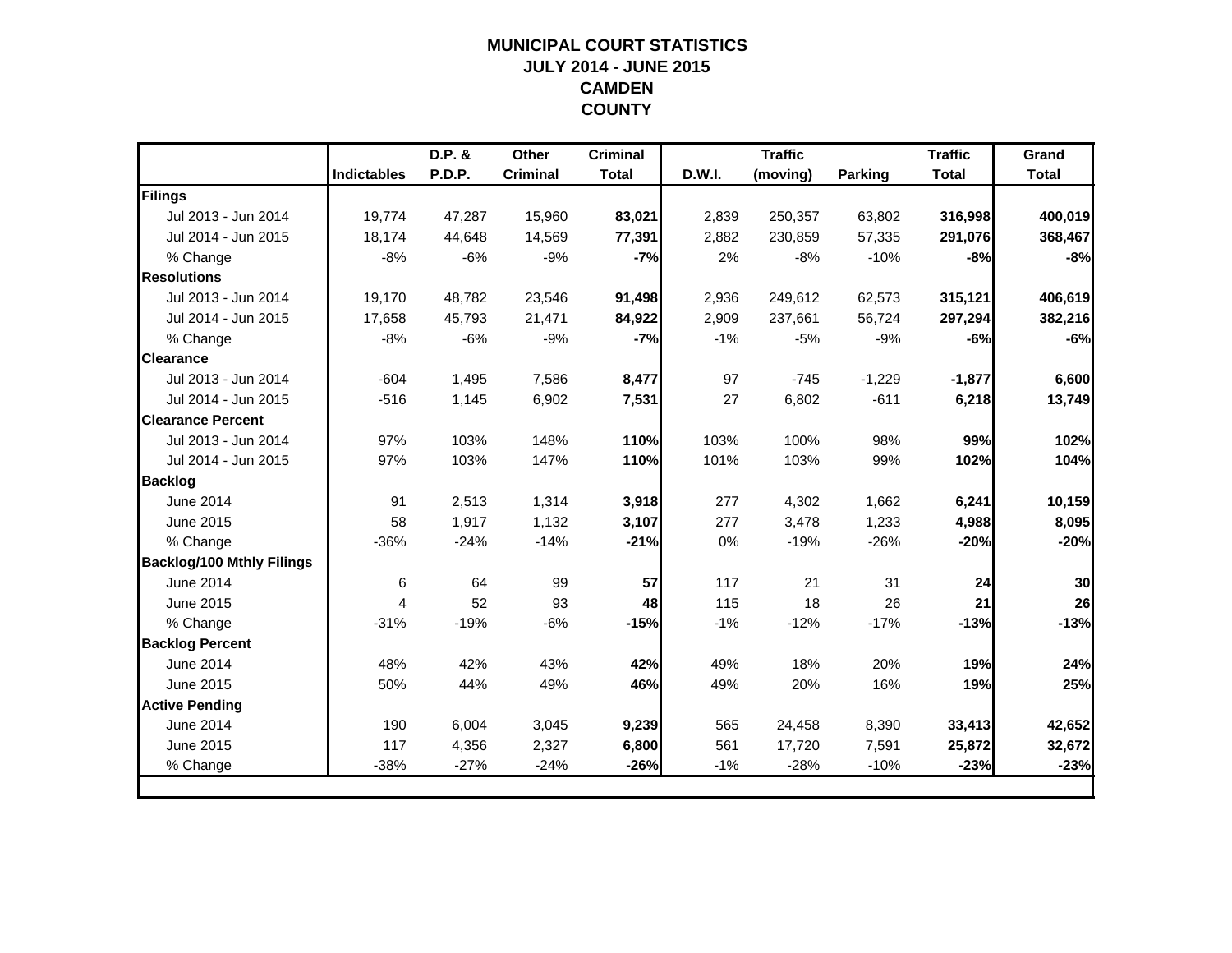## **MUNICIPAL COURT STATISTICSJULY 2014 - JUNE 2015 CAPE MAY COUNTY**

|                                  |                    | D.P. & | Other           | <b>Criminal</b> |        | <b>Traffic</b> |                | <b>Traffic</b> | Grand        |
|----------------------------------|--------------------|--------|-----------------|-----------------|--------|----------------|----------------|----------------|--------------|
|                                  | <b>Indictables</b> | P.D.P. | <b>Criminal</b> | <b>Total</b>    | D.W.I. | (moving)       | <b>Parking</b> | <b>Total</b>   | <b>Total</b> |
| Filings                          |                    |        |                 |                 |        |                |                |                |              |
| Jul 2013 - Jun 2014              | 3,984              | 7,115  | 5,352           | 16,451          | 687    | 26,785         | 43,833         | 71,305         | 87,756       |
| Jul 2014 - Jun 2015              | 3,399              | 6,466  | 4,922           | 14,787          | 729    | 26,061         | 39,931         | 66,721         | 81,508       |
| % Change                         | $-15%$             | $-9%$  | $-8%$           | $-10%$          | 6%     | $-3%$          | $-9%$          | $-6%$          | $-7%$        |
| <b>Resolutions</b>               |                    |        |                 |                 |        |                |                |                |              |
| Jul 2013 - Jun 2014              | 3,986              | 6,166  | 6,042           | 16,194          | 720    | 26,599         | 42,756         | 70,075         | 86,269       |
| Jul 2014 - Jun 2015              | 3,381              | 5,648  | 6,337           | 15,366          | 729    | 26,181         | 41,294         | 68,204         | 83,570       |
| % Change                         | $-15%$             | $-8%$  | 5%              | $-5%$           | 1%     | $-2%$          | $-3%$          | $-3%$          | $-3%$        |
| <b>Clearance</b>                 |                    |        |                 |                 |        |                |                |                |              |
| Jul 2013 - Jun 2014              | 2                  | $-949$ | 690             | $-257$          | 33     | $-186$         | $-1,077$       | $-1,230$       | $-1,487$     |
| Jul 2014 - Jun 2015              | $-18$              | $-818$ | 1,415           | 579             | 0      | 120            | 1,363          | 1,483          | 2,062        |
| <b>Clearance Percent</b>         |                    |        |                 |                 |        |                |                |                |              |
| Jul 2013 - Jun 2014              | 100%               | 87%    | 113%            | 98%             | 105%   | 99%            | 98%            | 98%            | 98%          |
| Jul 2014 - Jun 2015              | 99%                | 87%    | 129%            | 104%            | 100%   | 100%           | 103%           | 102%           | 103%         |
| <b>Backlog</b>                   |                    |        |                 |                 |        |                |                |                |              |
| June 2014                        | $\mathbf 0$        | 247    | 60              | 307             | 44     | 454            | 1,637          | 2,135          | 2,442        |
| June 2015                        | 4                  | 152    | 54              | 210             | 59     | 432            | 1,801          | 2,292          | 2,502        |
| % Change                         |                    | $-38%$ | $-10%$          | $-32%$          | 34%    | $-5%$          | 10%            | 7%             | 2%           |
| <b>Backlog/100 Mthly Filings</b> |                    |        |                 |                 |        |                |                |                |              |
| <b>June 2014</b>                 | 0                  | 42     | 13              | 22              | 77     | 20             | 45             | 36             | 33           |
| June 2015                        | 1                  | 28     | 13              | 17              | 97     | 20             | 54             | 41             | 37           |
| % Change                         | $ -$               | $-32%$ | $-2%$           | $-24%$          | 26%    | $-2%$          | 21%            | 15%            | 10%          |
| <b>Backlog Percent</b>           |                    |        |                 |                 |        |                |                |                |              |
| <b>June 2014</b>                 | 0%                 | 30%    | 5%              | 16%             | 31%    | 16%            | 21%            | 20%            | 19%          |
| June 2015                        | 27%                | 21%    | 10%             | 16%             | 39%    | 17%            | 27%            | 24%            | 23%          |
| <b>Active Pending</b>            |                    |        |                 |                 |        |                |                |                |              |
| June 2014                        | 9                  | 816    | 1,132           | 1,957           | 144    | 2,795          | 7,971          | 10,910         | 12,867       |
| June 2015                        | 15                 | 719    | 562             | 1,296           | 152    | 2,605          | 6,793          | 9,550          | 10,846       |
| % Change                         | 67%                | $-12%$ | $-50%$          | $-34%$          | 6%     | $-7%$          | $-15%$         | $-12%$         | $-16%$       |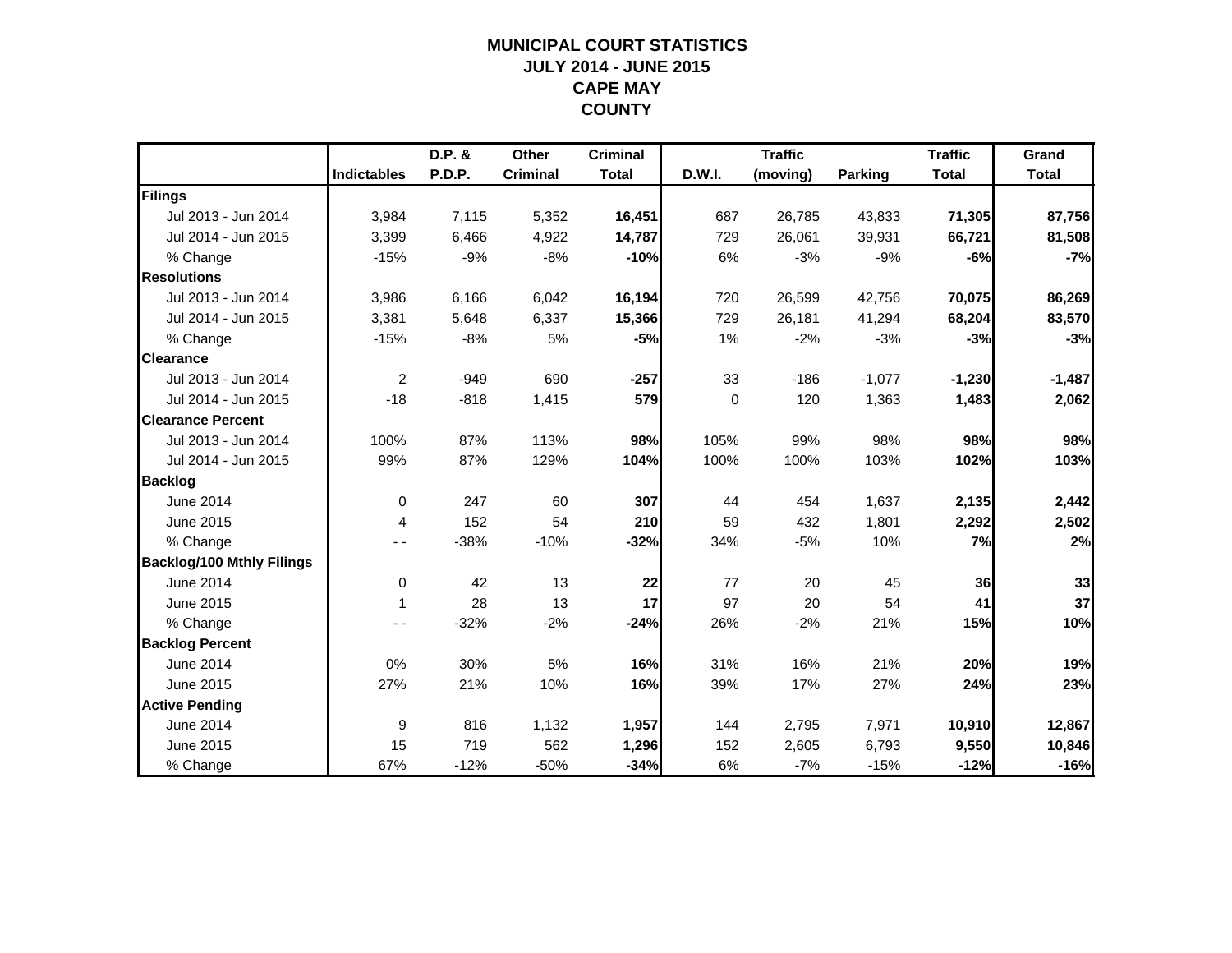## **MUNICIPAL COURT STATISTICSJULY 2014 - JUNE 2015 CUMBERLAND COUNTY**

|                                  |                    | D.P. &   | Other           | <b>Criminal</b> |        | <b>Traffic</b> |         | <b>Traffic</b> | Grand        |
|----------------------------------|--------------------|----------|-----------------|-----------------|--------|----------------|---------|----------------|--------------|
|                                  | <b>Indictables</b> | P.D.P.   | <b>Criminal</b> | <b>Total</b>    | D.W.I. | (moving)       | Parking | <b>Total</b>   | <b>Total</b> |
| Filings                          |                    |          |                 |                 |        |                |         |                |              |
| Jul 2013 - Jun 2014              | 7,522              | 18,840   | 3,695           | 30,057          | 990    | 32,969         | 4,882   | 38,841         | 68,898       |
| Jul 2014 - Jun 2015              | 6,527              | 18,816   | 3,648           | 28,991          | 940    | 34,833         | 5,054   | 40,827         | 69,818       |
| % Change                         | $-13%$             | 0%       | $-1%$           | $-4%$           | $-5%$  | 6%             | 4%      | 5%             | 1%           |
| <b>Resolutions</b>               |                    |          |                 |                 |        |                |         |                |              |
| Jul 2013 - Jun 2014              | 7,516              | 13,797   | 4,287           | 25,600          | 1,012  | 32,516         | 4,705   | 38,233         | 63,833       |
| Jul 2014 - Jun 2015              | 6,495              | 14,815   | 4,348           | 25,658          | 920    | 34,474         | 5,029   | 40,423         | 66,081       |
| % Change                         | $-14%$             | 7%       | 1%              | 0%              | $-9%$  | 6%             | 7%      | 6%             | 4%           |
| <b>Clearance</b>                 |                    |          |                 |                 |        |                |         |                |              |
| Jul 2013 - Jun 2014              | -6                 | $-5,043$ | 592             | $-4,457$        | 22     | $-453$         | $-177$  | $-608$         | $-5,065$     |
| Jul 2014 - Jun 2015              | $-32$              | $-4,001$ | 700             | $-3,333$        | $-20$  | $-359$         | $-25$   | $-404$         | $-3,737$     |
| <b>Clearance Percent</b>         |                    |          |                 |                 |        |                |         |                |              |
| Jul 2013 - Jun 2014              | 100%               | 73%      | 116%            | 85%             | 102%   | 99%            | 96%     | 98%            | 93%          |
| Jul 2014 - Jun 2015              | 100%               | 79%      | 119%            | 89%             | 98%    | 99%            | 100%    | 99%            | 95%          |
| <b>Backlog</b>                   |                    |          |                 |                 |        |                |         |                |              |
| <b>June 2014</b>                 | 6                  | 1,087    | 469             | 1,562           | 109    | 1,324          | 250     | 1,683          | 3,245        |
| June 2015                        | $\Omega$           | 701      | 225             | 926             | 115    | 1,215          | 188     | 1,518          | 2,444        |
| % Change                         | $-100%$            | $-36%$   | $-52%$          | $-41%$          | 6%     | $-8%$          | $-25%$  | $-10%$         | $-25%$       |
| <b>Backlog/100 Mthly Filings</b> |                    |          |                 |                 |        |                |         |                |              |
| <b>June 2014</b>                 | 1                  | 69       | 152             | 62              | 132    | 48             | 61      | 52             | 57           |
| June 2015                        | $\Omega$           | 45       | 74              | 38              | 147    | 42             | 45      | 45             | 42           |
| % Change                         | $-100%$            | $-35%$   | $-51%$          | $-39%$          | 11%    | $-13%$         | $-27%$  | $-14%$         | $-26%$       |
| <b>Backlog Percent</b>           |                    |          |                 |                 |        |                |         |                |              |
| June 2014                        | 15%                | 53%      | 56%             | 53%             | 56%    | 35%            | 30%     | 35%            | 42%          |
| June 2015                        | 0%                 | 41%      | 34%             | 38%             | 53%    | 32%            | 24%     | 32%            | 34%          |
| <b>Active Pending</b>            |                    |          |                 |                 |        |                |         |                |              |
| <b>June 2014</b>                 | 41                 | 2,056    | 841             | 2,938           | 196    | 3,736          | 833     | 4,765          | 7,703        |
| June 2015                        | 35                 | 1,714    | 668             | 2,417           | 217    | 3,764          | 788     | 4,769          | 7,186        |
| % Change                         | $-15%$             | $-17%$   | $-21%$          | $-18%$          | 11%    | 1%             | $-5%$   | 0%             | $-7%$        |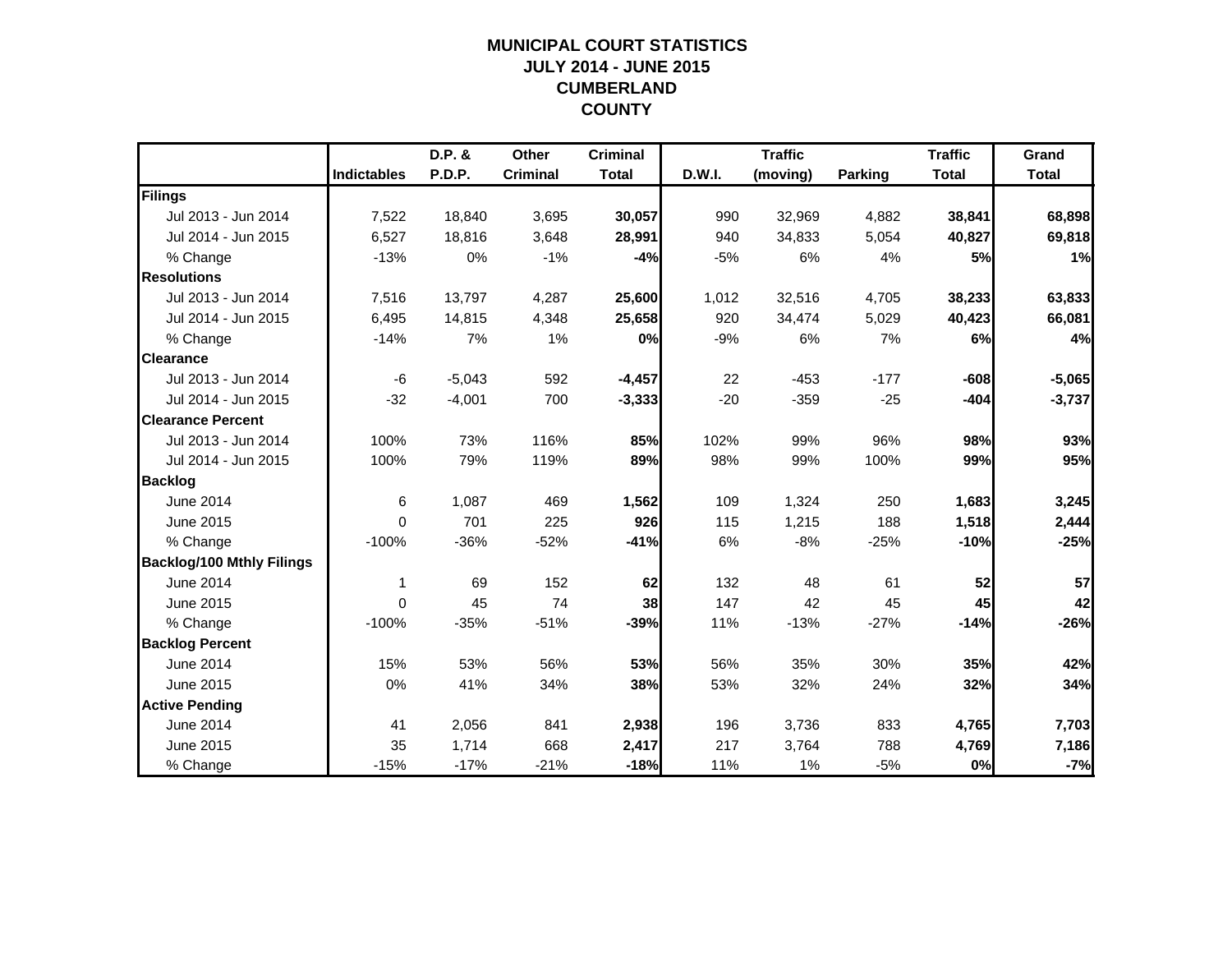## **MUNICIPAL COURT STATISTICSJULY 2014 - JUNE 2015 ESSEX COUNTY**

|                                  |                    | D.P. &        | Other           | <b>Criminal</b> |        | <b>Traffic</b> |                | <b>Traffic</b> | Grand        |
|----------------------------------|--------------------|---------------|-----------------|-----------------|--------|----------------|----------------|----------------|--------------|
|                                  | <b>Indictables</b> | <b>P.D.P.</b> | <b>Criminal</b> | <b>Total</b>    | D.W.I. | (moving)       | <b>Parking</b> | <b>Total</b>   | <b>Total</b> |
| Filings                          |                    |               |                 |                 |        |                |                |                |              |
| Jul 2013 - Jun 2014              | 26,468             | 49,547        | 35,717          | 111,732         | 1,330  | 326,903        | 469,750        | 797,983        | 909,715      |
| Jul 2014 - Jun 2015              | 25,508             | 46,490        | 42,470          | 114,468         | 1,368  | 280,014        | 511,872        | 793,254        | 907,722      |
| % Change                         | $-4%$              | $-6%$         | 19%             | 2%              | 3%     | $-14%$         | 9%             | $-1%$          | 0%           |
| <b>Resolutions</b>               |                    |               |                 |                 |        |                |                |                |              |
| Jul 2013 - Jun 2014              | 25,686             | 44,287        | 31,045          | 101,018         | 1,327  | 321,851        | 478,315        | 801,493        | 902,511      |
| Jul 2014 - Jun 2015              | 24,904             | 40,449        | 39,048          | 104,401         | 1,395  | 289,842        | 504,252        | 795,489        | 899,890      |
| % Change                         | $-3%$              | $-9%$         | 26%             | 3%              | 5%     | $-10%$         | 5%             | $-1%$          | 0%           |
| <b>Clearance</b>                 |                    |               |                 |                 |        |                |                |                |              |
| Jul 2013 - Jun 2014              | $-782$             | $-5,260$      | $-4,672$        | $-10,714$       | $-3$   | $-5,052$       | 8,565          | 3,510          | $-7,204$     |
| Jul 2014 - Jun 2015              | $-604$             | $-6,041$      | $-3,422$        | $-10,067$       | 27     | 9,828          | $-7,620$       | 2,235          | $-7,832$     |
| <b>Clearance Percent</b>         |                    |               |                 |                 |        |                |                |                |              |
| Jul 2013 - Jun 2014              | 97%                | 89%           | 87%             | 90%             | 100%   | 98%            | 102%           | 100%           | 99%          |
| Jul 2014 - Jun 2015              | 98%                | 87%           | 92%             | 91%             | 102%   | 104%           | 99%            | 100%           | 99%          |
| <b>Backlog</b>                   |                    |               |                 |                 |        |                |                |                |              |
| <b>June 2014</b>                 | 13                 | 2,463         | 3,326           | 5,802           | 84     | 3,170          | 14,057         | 17,311         | 23,113       |
| June 2015                        | 14                 | 2,138         | 2,426           | 4,578           | 99     | 4,640          | 18,221         | 22,960         | 27,538       |
| % Change                         | 8%                 | $-13%$        | $-27%$          | $-21%$          | 18%    | 46%            | 30%            | 33%            | 19%          |
| <b>Backlog/100 Mthly Filings</b> |                    |               |                 |                 |        |                |                |                |              |
| <b>June 2014</b>                 | 1                  | 60            | 112             | 62              | 76     | 12             | 36             | 26             | 30           |
| June 2015                        | 1                  | 55            | 69              | 48              | 87     | 20             | 43             | 35             | 36           |
| % Change                         | 12%                | $-7%$         | $-39%$          | $-23%$          | 15%    | 71%            | 19%            | 33%            | 19%          |
| <b>Backlog Percent</b>           |                    |               |                 |                 |        |                |                |                |              |
| <b>June 2014</b>                 | 14%                | 46%           | 40%             | 42%             | 35%    | 9%             | 26%            | 20%            | 23%          |
| June 2015                        | 18%                | 45%           | 38%             | 41%             | 39%    | 19%            | 29%            | 26%            | 28%          |
| <b>Active Pending</b>            |                    |               |                 |                 |        |                |                |                |              |
| June 2014                        | 95                 | 5,382         | 8,385           | 13,862          | 238    | 34,988         | 53,309         | 88,535         | 102,397      |
| June 2015                        | 80                 | 4,762         | 6,423           | 11,265          | 254    | 23,948         | 63,027         | 87,229         | 98,494       |
| % Change                         | $-16%$             | $-12%$        | $-23%$          | $-19%$          | 7%     | $-32%$         | 18%            | $-1%$          | $-4%$        |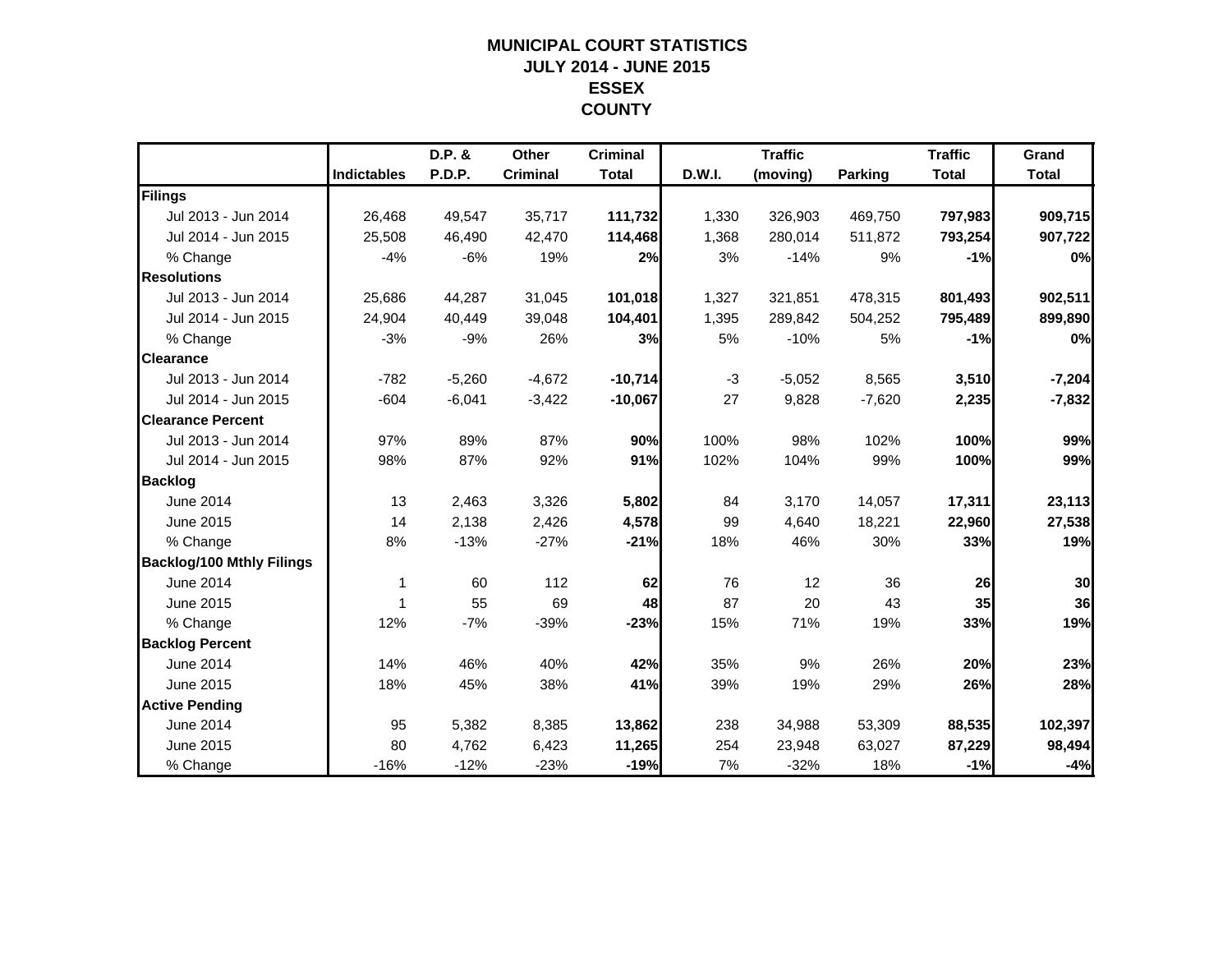## **MUNICIPAL COURT STATISTICSJULY 2014 - JUNE 2015 GLOUCESTER COUNTY**

|                                  |                    | D.P. & | Other           | <b>Criminal</b> |        | <b>Traffic</b> |         | <b>Traffic</b> | Grand        |
|----------------------------------|--------------------|--------|-----------------|-----------------|--------|----------------|---------|----------------|--------------|
|                                  | <b>Indictables</b> | P.D.P. | <b>Criminal</b> | <b>Total</b>    | D.W.I. | (moving)       | Parking | <b>Total</b>   | <b>Total</b> |
| Filings                          |                    |        |                 |                 |        |                |         |                |              |
| Jul 2013 - Jun 2014              | 6,771              | 22,271 | 6,134           | 35,176          | 1,211  | 113,864        | 7,314   | 122,389        | 157,565      |
| Jul 2014 - Jun 2015              | 5,898              | 21,228 | 5,462           | 32,588          | 1,198  | 100,180        | 7,637   | 109,015        | 141,603      |
| % Change                         | $-13%$             | $-5%$  | $-11%$          | $-7%$           | $-1%$  | $-12%$         | 4%      | $-11%$         | $-10%$       |
| <b>Resolutions</b>               |                    |        |                 |                 |        |                |         |                |              |
| Jul 2013 - Jun 2014              | 6,728              | 22,960 | 8,306           | 37,994          | 1,265  | 114,187        | 7,354   | 122,806        | 160,800      |
| Jul 2014 - Jun 2015              | 5,886              | 21,488 | 7,394           | 34,768          | 1,157  | 103,392        | 7,502   | 112,051        | 146,819      |
| % Change                         | $-13%$             | $-6%$  | $-11%$          | -8%             | $-9%$  | $-9%$          | 2%      | $-9%$          | $-9%$        |
| <b>Clearance</b>                 |                    |        |                 |                 |        |                |         |                |              |
| Jul 2013 - Jun 2014              | $-43$              | 689    | 2,172           | 2,818           | 54     | 323            | 40      | 417            | 3,235        |
| Jul 2014 - Jun 2015              | $-12$              | 260    | 1,932           | 2,180           | $-41$  | 3,212          | $-135$  | 3,036          | 5,216        |
| <b>Clearance Percent</b>         |                    |        |                 |                 |        |                |         |                |              |
| Jul 2013 - Jun 2014              | 99%                | 103%   | 135%            | 108%            | 104%   | 100%           | 101%    | 100%           | 102%         |
| Jul 2014 - Jun 2015              | 100%               | 101%   | 135%            | 107%            | 97%    | 103%           | 98%     | 103%           | 104%         |
| <b>Backlog</b>                   |                    |        |                 |                 |        |                |         |                |              |
| June 2014                        | $\overline{2}$     | 1,263  | 418             | 1,683           | 123    | 2,082          | 323     | 2,528          | 4,211        |
| June 2015                        | $\Omega$           | 1,007  | 395             | 1,402           | 136    | 1,816          | 403     | 2,355          | 3,757        |
| % Change                         | $-100%$            | $-20%$ | $-6%$           | $-17%$          | 11%    | $-13%$         | 25%     | $-7%$          | $-11%$       |
| <b>Backlog/100 Mthly Filings</b> |                    |        |                 |                 |        |                |         |                |              |
| <b>June 2014</b>                 | 0                  | 68     | 82              | 57              | 122    | 22             | 53      | 25             | 32           |
| June 2015                        | $\Omega$           | 57     | 87              | 52              | 136    | 22             | 63      | 26             | 32           |
| % Change                         | $-100%$            | $-16%$ | 6%              | $-10%$          | 12%    | $-1%$          | 19%     | 5%             | $-1%$        |
| <b>Backlog Percent</b>           |                    |        |                 |                 |        |                |         |                |              |
| <b>June 2014</b>                 | 8%                 | 49%    | 46%             | 48%             | 49%    | 18%            | 40%     | 20%            | 26%          |
| June 2015                        | 0%                 | 41%    | 36%             | 40%             | 46%    | 23%            | 46%     | 26%            | 30%          |
| <b>Active Pending</b>            |                    |        |                 |                 |        |                |         |                |              |
| June 2014                        | 26                 | 2,604  | 902             | 3,532           | 250    | 11,438         | 810     | 12,498         | 16,030       |
| June 2015                        | $\overline{4}$     | 2,447  | 1,089           | 3,540           | 295    | 8,030          | 870     | 9,195          | 12,735       |
| % Change                         | $-85%$             | $-6%$  | 21%             | 0%              | 18%    | $-30%$         | 7%      | $-26%$         | $-21%$       |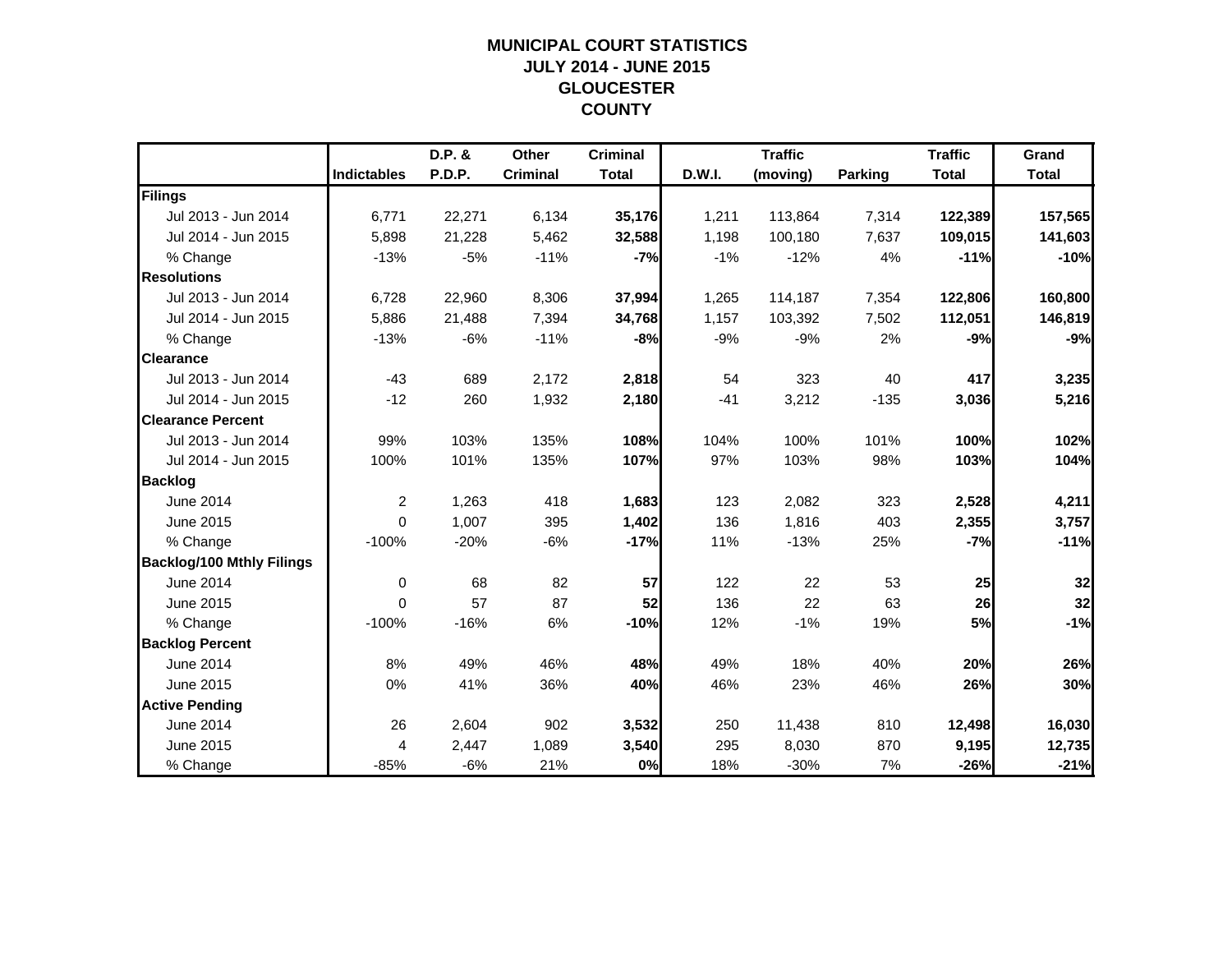## **MUNICIPAL COURT STATISTICSJULY 2014 - JUNE 2015 HUDSON COUNTY**

|                                  |                    | D.P. &        | <b>Other</b>    | <b>Criminal</b> |        | <b>Traffic</b> |                | <b>Traffic</b> | Grand        |
|----------------------------------|--------------------|---------------|-----------------|-----------------|--------|----------------|----------------|----------------|--------------|
|                                  | <b>Indictables</b> | <b>P.D.P.</b> | <b>Criminal</b> | <b>Total</b>    | D.W.I. | (moving)       | <b>Parking</b> | <b>Total</b>   | <b>Total</b> |
| Filings                          |                    |               |                 |                 |        |                |                |                |              |
| Jul 2013 - Jun 2014              | 16,908             | 26,121        | 27,818          | 70,847          | 1,148  | 205,465        | 797,041        | 1,003,654      | 1,074,501    |
| Jul 2014 - Jun 2015              | 17,477             | 26,572        | 26,335          | 70,384          | 1,205  | 167,906        | 785,095        | 954,206        | 1,024,590    |
| % Change                         | 3%                 | 2%            | $-5%$           | $-1%$           | 5%     | $-18%$         | $-1%$          | $-5%$          | $-5%$        |
| <b>Resolutions</b>               |                    |               |                 |                 |        |                |                |                |              |
| Jul 2013 - Jun 2014              | 15,423             | 21,327        | 26,796          | 63,546          | 1,147  | 205,118        | 807,266        | 1,013,531      | 1,077,077    |
| Jul 2014 - Jun 2015              | 16,432             | 23,789        | 25,309          | 65,530          | 1,230  | 172,120        | 787,926        | 961,276        | 1,026,806    |
| % Change                         | 7%                 | 12%           | $-6%$           | 3%              | 7%     | $-16%$         | $-2%$          | $-5%$          | $-5%$        |
| <b>Clearance</b>                 |                    |               |                 |                 |        |                |                |                |              |
| Jul 2013 - Jun 2014              | $-1,485$           | $-4,794$      | $-1,022$        | $-7,301$        | $-1$   | $-347$         | 10,225         | 9,877          | 2,576        |
| Jul 2014 - Jun 2015              | $-1,045$           | $-2,783$      | $-1,026$        | $-4,854$        | 25     | 4,214          | 2,831          | 7,070          | 2,216        |
| <b>Clearance Percent</b>         |                    |               |                 |                 |        |                |                |                |              |
| Jul 2013 - Jun 2014              | 91%                | 82%           | 96%             | 90%             | 100%   | 100%           | 101%           | 101%           | 100%         |
| Jul 2014 - Jun 2015              | 94%                | 90%           | 96%             | 93%             | 102%   | 103%           | 100%           | 101%           | 100%         |
| <b>Backlog</b>                   |                    |               |                 |                 |        |                |                |                |              |
| <b>June 2014</b>                 | 163                | 2,823         | 9,456           | 12,442          | 83     | 6,036          | 44,559         | 50,678         | 63,120       |
| June 2015                        | 60                 | 2,458         | 8,440           | 10,958          | 72     | 4,408          | 46,072         | 50,552         | 61,510       |
| % Change                         | $-63%$             | $-13%$        | $-11%$          | $-12%$          | $-13%$ | $-27%$         | 3%             | 0%             | $-3%$        |
| <b>Backlog/100 Mthly Filings</b> |                    |               |                 |                 |        |                |                |                |              |
| June 2014                        | 12                 | 130           | 408             | 211             | 87     | 35             | 67             | 61             | 70           |
| June 2015                        | 4                  | 111           | 385             | 187             | 72     | 32             | 70             | 64             | 72           |
| % Change                         | $-64%$             | $-14%$        | $-6%$           | $-11%$          | $-17%$ | $-11%$         | 5%             | 5%             | 2%           |
| <b>Backlog Percent</b>           |                    |               |                 |                 |        |                |                |                |              |
| June 2014                        | 69%                | 59%           | 80%             | 74%             | 45%    | 16%            | 40%            | 34%            | 38%          |
| June 2015                        | 65%                | 61%           | 73%             | 70%             | 44%    | 14%            | 41%            | 35%            | 39%          |
| <b>Active Pending</b>            |                    |               |                 |                 |        |                |                |                |              |
| June 2014                        | 237                | 4,823         | 11,821          | 16,881          | 183    | 36,603         | 111,635        | 148,421        | 165,302      |
| June 2015                        | 93                 | 4,002         | 11,587          | 15,682          | 162    | 31,503         | 111,106        | 142,771        | 158,453      |
| % Change                         | $-61%$             | $-17%$        | $-2%$           | $-7%$           | $-11%$ | $-14%$         | 0%             | $-4%$          | $-4%$        |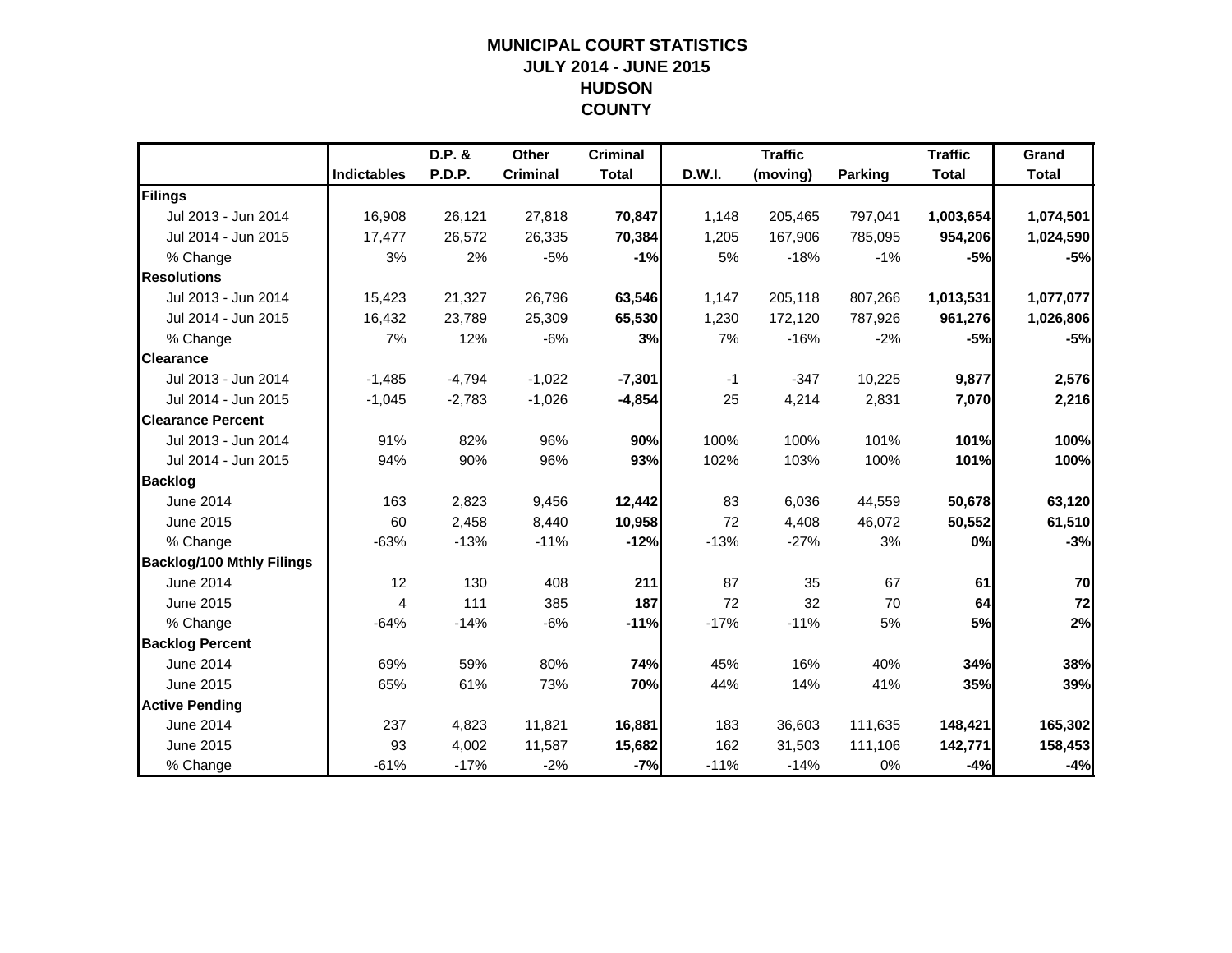## **MUNICIPAL COURT STATISTICSJULY 2014 - JUNE 2015 HUNTERDON COUNTY**

|                                  |                    | D.P. & | Other           | <b>Criminal</b> |        | <b>Traffic</b> |         | <b>Traffic</b> | Grand        |
|----------------------------------|--------------------|--------|-----------------|-----------------|--------|----------------|---------|----------------|--------------|
|                                  | <b>Indictables</b> | P.D.P. | <b>Criminal</b> | <b>Total</b>    | D.W.I. | (moving)       | Parking | <b>Total</b>   | <b>Total</b> |
| Filings                          |                    |        |                 |                 |        |                |         |                |              |
| Jul 2013 - Jun 2014              | 1,338              | 3,260  | 1,879           | 6,477           | 682    | 41,433         | 6,332   | 48,447         | 54,924       |
| Jul 2014 - Jun 2015              | 1,193              | 3,326  | 1,935           | 6,454           | 638    | 43,114         | 6,771   | 50,523         | 56,977       |
| % Change                         | $-11%$             | 2%     | 3%              | 0%              | $-6%$  | 4%             | 7%      | 4%             | 4%           |
| <b>Resolutions</b>               |                    |        |                 |                 |        |                |         |                |              |
| Jul 2013 - Jun 2014              | 1,325              | 2,478  | 1,770           | 5,573           | 660    | 40,591         | 5,969   | 47,220         | 52,793       |
| Jul 2014 - Jun 2015              | 1,168              | 2,475  | 2,034           | 5,677           | 625    | 42,487         | 6,956   | 50,068         | 55,745       |
| % Change                         | $-12%$             | 0%     | 15%             | 2%              | $-5%$  | 5%             | 17%     | 6%             | 6%           |
| <b>Clearance</b>                 |                    |        |                 |                 |        |                |         |                |              |
| Jul 2013 - Jun 2014              | $-13$              | $-782$ | $-109$          | $-904$          | $-22$  | $-842$         | $-363$  | $-1,227$       | $-2,131$     |
| Jul 2014 - Jun 2015              | $-25$              | $-851$ | 99              | $-777$          | $-13$  | $-627$         | 185     | $-455$         | $-1,232$     |
| <b>Clearance Percent</b>         |                    |        |                 |                 |        |                |         |                |              |
| Jul 2013 - Jun 2014              | 99%                | 76%    | 94%             | 86%             | 97%    | 98%            | 94%     | 97%            | 96%          |
| Jul 2014 - Jun 2015              | 98%                | 74%    | 105%            | 88%             | 98%    | 99%            | 103%    | 99%            | 98%          |
| <b>Backlog</b>                   |                    |        |                 |                 |        |                |         |                |              |
| <b>June 2014</b>                 | 4                  | 488    | 197             | 689             | 119    | 1,144          | 384     | 1,647          | 2,336        |
| June 2015                        | 1                  | 455    | 181             | 637             | 114    | 1,041          | 434     | 1,589          | 2,226        |
| % Change                         | $-75%$             | $-7%$  | $-8%$           | -8%             | $-4%$  | $-9%$          | 13%     | $-4%$          | $-5%$        |
| <b>Backlog/100 Mthly Filings</b> |                    |        |                 |                 |        |                |         |                |              |
| <b>June 2014</b>                 | 4                  | 180    | 126             | 128             | 209    | 33             | 73      | 41             | 51           |
| June 2015                        | 1                  | 164    | 112             | 118             | 214    | 29             | 77      | 38             | 47           |
| % Change                         | $-72%$             | $-9%$  | $-11%$          | $-7%$           | 2%     | $-13%$         | 6%      | $-7%$          | $-8%$        |
| <b>Backlog Percent</b>           |                    |        |                 |                 |        |                |         |                |              |
| <b>June 2014</b>                 | 57%                | 65%    | 49%             | 59%             | 56%    | 26%            | 39%     | 29%            | 35%          |
| June 2015                        | 20%                | 65%    | 50%             | 60%             | 52%    | 22%            | 49%     | 27%            | 32%          |
| <b>Active Pending</b>            |                    |        |                 |                 |        |                |         |                |              |
| June 2014                        | $\overline{7}$     | 754    | 404             | 1,165           | 211    | 4,393          | 997     | 5,601          | 6,766        |
| June 2015                        | 5                  | 696    | 361             | 1,062           | 221    | 4,841          | 882     | 5,944          | 7,006        |
| % Change                         | $-29%$             | $-8%$  | $-11%$          | $-9%$           | 5%     | 10%            | $-12%$  | 6%             | 4%           |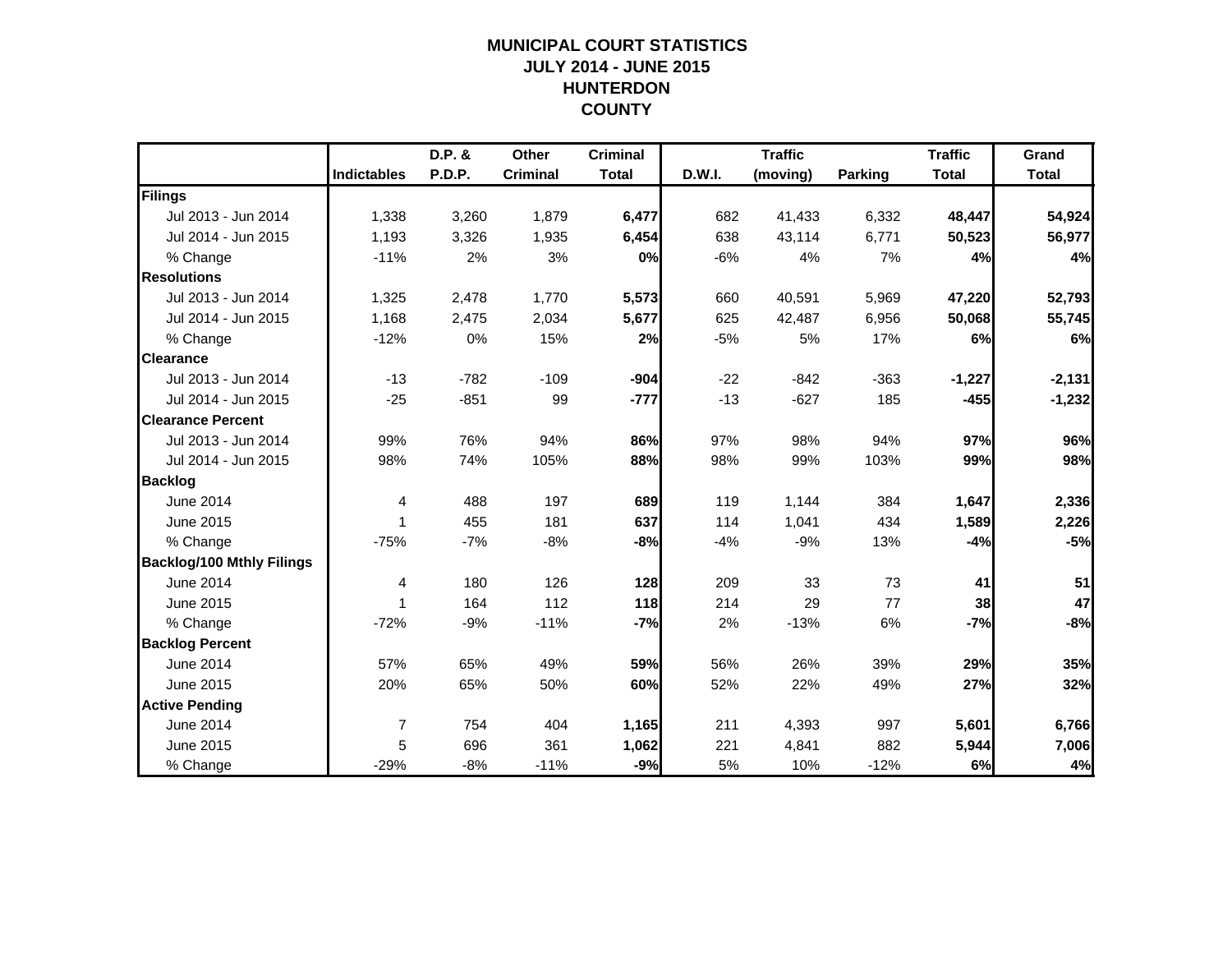## **MUNICIPAL COURT STATISTICSJULY 2014 - JUNE 2015 MERCER COUNTY**

|                                  |                    | D.P. & | Other           | <b>Criminal</b> |        | <b>Traffic</b> |                | <b>Traffic</b> | Grand        |
|----------------------------------|--------------------|--------|-----------------|-----------------|--------|----------------|----------------|----------------|--------------|
|                                  | <b>Indictables</b> | P.D.P. | <b>Criminal</b> | <b>Total</b>    | D.W.I. | (moving)       | <b>Parking</b> | <b>Total</b>   | <b>Total</b> |
| Filings                          |                    |        |                 |                 |        |                |                |                |              |
| Jul 2013 - Jun 2014              | 9,853              | 14,291 | 7,523           | 31,667          | 1,160  | 107,704        | 50,080         | 158,944        | 190,611      |
| Jul 2014 - Jun 2015              | 9,862              | 14,691 | 8,228           | 32,781          | 1,534  | 106,620        | 52,748         | 160,902        | 193,683      |
| % Change                         | 0%                 | 3%     | 9%              | 4%              | 32%    | $-1%$          | 5%             | 1%             | 2%           |
| <b>Resolutions</b>               |                    |        |                 |                 |        |                |                |                |              |
| Jul 2013 - Jun 2014              | 9,474              | 15,018 | 7,763           | 32,255          | 1,176  | 104,604        | 52,679         | 158,459        | 190,714      |
| Jul 2014 - Jun 2015              | 9,587              | 14,538 | 8,321           | 32,446          | 1,395  | 107,837        | 51,638         | 160,870        | 193,316      |
| % Change                         | 1%                 | $-3%$  | 7%              | 1%              | 19%    | 3%             | $-2%$          | 2%             | 1%           |
| <b>Clearance</b>                 |                    |        |                 |                 |        |                |                |                |              |
| Jul 2013 - Jun 2014              | $-379$             | 727    | 240             | 588             | 16     | $-3,100$       | 2,599          | $-485$         | 103          |
| Jul 2014 - Jun 2015              | $-275$             | $-153$ | 93              | $-335$          | $-139$ | 1,217          | $-1,110$       | $-32$          | $-367$       |
| <b>Clearance Percent</b>         |                    |        |                 |                 |        |                |                |                |              |
| Jul 2013 - Jun 2014              | 96%                | 105%   | 103%            | 102%            | 101%   | 97%            | 105%           | 100%           | 100%         |
| Jul 2014 - Jun 2015              | 97%                | 99%    | 101%            | 99%             | 91%    | 101%           | 98%            | 100%           | 100%         |
| <b>Backlog</b>                   |                    |        |                 |                 |        |                |                |                |              |
| June 2014                        | 9                  | 3,628  | 1,927           | 5,564           | 148    | 7,110          | 5,351          | 12,609         | 18,173       |
| June 2015                        | 9                  | 3,381  | 1,885           | 5,275           | 220    | 6,660          | 5,278          | 12,158         | 17,433       |
| % Change                         | 0%                 | $-7%$  | $-2%$           | $-5%$           | 49%    | $-6%$          | $-1%$          | $-4%$          | $-4%$        |
| <b>Backlog/100 Mthly Filings</b> |                    |        |                 |                 |        |                |                |                |              |
| <b>June 2014</b>                 | 1                  | 305    | 307             | 211             | 153    | 79             | 128            | 95             | 114          |
| June 2015                        | 1                  | 276    | 275             | 193             | 172    | 75             | 120            | 91             | 108          |
| % Change                         | 0%                 | $-9%$  | $-11%$          | $-8%$           | 12%    | $-5%$          | $-6%$          | $-5%$          | $-6%$        |
| <b>Backlog Percent</b>           |                    |        |                 |                 |        |                |                |                |              |
| <b>June 2014</b>                 | 9%                 | 74%    | 70%             | 72%             | 51%    | 41%            | 62%            | 48%            | 54%          |
| June 2015                        | 15%                | 68%    | 65%             | 66%             | 53%    | 44%            | 56%            | 49%            | 53%          |
| <b>Active Pending</b>            |                    |        |                 |                 |        |                |                |                |              |
| June 2014                        | 97                 | 4,888  | 2,750           | 7,735           | 290    | 17,214         | 8,676          | 26,180         | 33,915       |
| June 2015                        | 60                 | 4,982  | 2,892           | 7,934           | 415    | 15,191         | 9,345          | 24,951         | 32,885       |
| % Change                         | $-38%$             | 2%     | 5%              | 3%              | 43%    | $-12%$         | 8%             | $-5%$          | $-3%$        |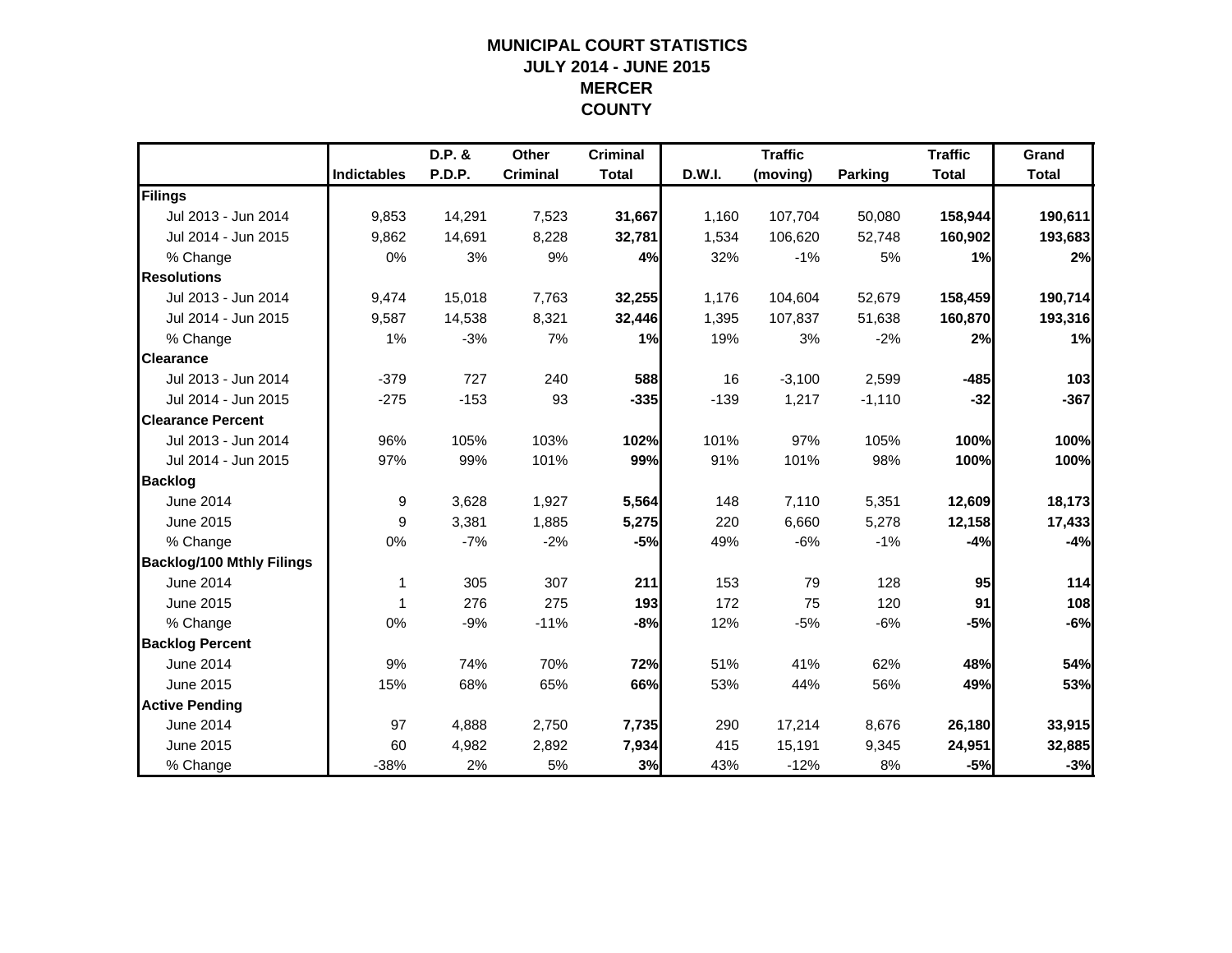## **MUNICIPAL COURT STATISTICSJULY 2014 - JUNE 2015 MIDDLESEX COUNTY**

|                                  |                    | D.P. &   | <b>Other</b>    | <b>Criminal</b> |        | <b>Traffic</b> |                | <b>Traffic</b> | Grand        |
|----------------------------------|--------------------|----------|-----------------|-----------------|--------|----------------|----------------|----------------|--------------|
|                                  | <b>Indictables</b> | P.D.P.   | <b>Criminal</b> | <b>Total</b>    | D.W.I. | (moving)       | <b>Parking</b> | <b>Total</b>   | <b>Total</b> |
| Filings                          |                    |          |                 |                 |        |                |                |                |              |
| Jul 2013 - Jun 2014              | 11,248             | 29,261   | 15,233          | 55,742          | 2,471  | 301,044        | 119,444        | 422,959        | 478,701      |
| Jul 2014 - Jun 2015              | 10,927             | 28,458   | 15,119          | 54,504          | 2,598  | 255,527        | 112,337        | 370,462        | 424,966      |
| % Change                         | $-3%$              | $-3%$    | $-1%$           | $-2%$           | 5%     | $-15%$         | $-6%$          | $-12%$         | $-11%$       |
| <b>Resolutions</b>               |                    |          |                 |                 |        |                |                |                |              |
| Jul 2013 - Jun 2014              | 10,897             | 26,009   | 17,732          | 54,638          | 2,491  | 302,342        | 122,189        | 427,022        | 481,660      |
| Jul 2014 - Jun 2015              | 10,632             | 25,529   | 18,177          | 54,338          | 2,704  | 263,307        | 111,688        | 377,699        | 432,037      |
| % Change                         | $-2%$              | $-2%$    | 3%              | $-1%$           | 9%     | $-13%$         | $-9%$          | $-12%$         | $-10%$       |
| <b>Clearance</b>                 |                    |          |                 |                 |        |                |                |                |              |
| Jul 2013 - Jun 2014              | $-351$             | $-3,252$ | 2,499           | $-1,104$        | 20     | 1,298          | 2,745          | 4,063          | 2,959        |
| Jul 2014 - Jun 2015              | $-295$             | $-2,929$ | 3,058           | $-166$          | 106    | 7,780          | $-649$         | 7,237          | 7,071        |
| <b>Clearance Percent</b>         |                    |          |                 |                 |        |                |                |                |              |
| Jul 2013 - Jun 2014              | 97%                | 89%      | 116%            | 98%             | 101%   | 100%           | 102%           | 101%           | 101%         |
| Jul 2014 - Jun 2015              | 97%                | 90%      | 120%            | 100%            | 104%   | 103%           | 99%            | 102%           | 102%         |
| <b>Backlog</b>                   |                    |          |                 |                 |        |                |                |                |              |
| <b>June 2014</b>                 | 23                 | 4,134    | 1,353           | 5,510           | 337    | 8,183          | 8,490          | 17,010         | 22,520       |
| June 2015                        | 32                 | 3,993    | 1,258           | 5,283           | 325    | 6,553          | 8,879          | 15,757         | 21,040       |
| % Change                         | 39%                | $-3%$    | $-7%$           | $-4%$           | $-4%$  | $-20%$         | 5%             | $-7%$          | $-7%$        |
| <b>Backlog/100 Mthly Filings</b> |                    |          |                 |                 |        |                |                |                |              |
| <b>June 2014</b>                 | $\overline{2}$     | 170      | 107             | 119             | 164    | 33             | 85             | 48             | 56           |
| June 2015                        | 4                  | 168      | 100             | 116             | 150    | 31             | 95             | 51             | 59           |
| % Change                         | 43%                | $-1%$    | $-6%$           | $-2%$           | $-8%$  | $-6%$          | 11%            | 6%             | 5%           |
| <b>Backlog Percent</b>           |                    |          |                 |                 |        |                |                |                |              |
| June 2014                        | 27%                | 66%      | 45%             | 59%             | 49%    | 24%            | 48%            | 32%            | 36%          |
| June 2015                        | 50%                | 68%      | 50%             | 63%             | 52%    | 25%            | 51%            | 36%            | 40%          |
| <b>Active Pending</b>            |                    |          |                 |                 |        |                |                |                |              |
| June 2014                        | 84                 | 6,302    | 3,002           | 9,388           | 683    | 34,225         | 17,542         | 52,450         | 61,838       |
| June 2015                        | 64                 | 5,849    | 2,535           | 8,448           | 629    | 26,209         | 17,369         | 44,207         | 52,655       |
| % Change                         | $-24%$             | $-7%$    | $-16%$          | $-10%$          | $-8%$  | $-23%$         | $-1%$          | $-16%$         | $-15%$       |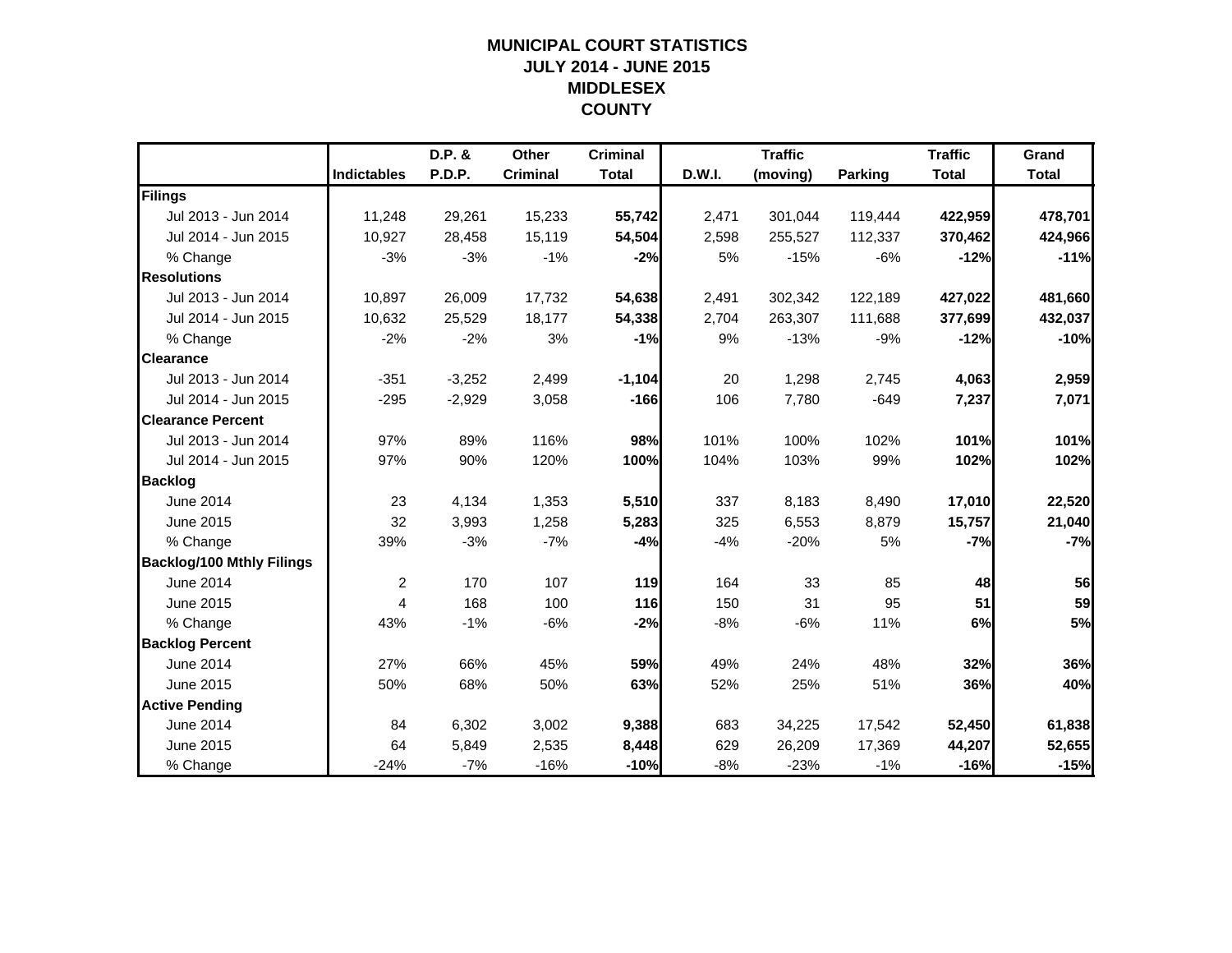## **MUNICIPAL COURT STATISTICSJULY 2014 - JUNE 2015 MONMOUTH COUNTY**

|                                  |                    | D.P. &        | Other           | <b>Criminal</b> |        | <b>Traffic</b> |                | <b>Traffic</b> | Grand        |
|----------------------------------|--------------------|---------------|-----------------|-----------------|--------|----------------|----------------|----------------|--------------|
|                                  | <b>Indictables</b> | <b>P.D.P.</b> | <b>Criminal</b> | <b>Total</b>    | D.W.I. | (moving)       | <b>Parking</b> | <b>Total</b>   | <b>Total</b> |
| Filings                          |                    |               |                 |                 |        |                |                |                |              |
| Jul 2013 - Jun 2014              | 13,100             | 33,772        | 13,449          | 60,321          | 2,928  | 184,750        | 72,144         | 259,822        | 320,143      |
| Jul 2014 - Jun 2015              | 12,989             | 34,376        | 14,075          | 61,440          | 2,763  | 184,362        | 69,877         | 257,002        | 318,442      |
| % Change                         | $-1%$              | 2%            | 5%              | 2%              | $-6%$  | 0%             | $-3%$          | $-1%$          | $-1%$        |
| <b>Resolutions</b>               |                    |               |                 |                 |        |                |                |                |              |
| Jul 2013 - Jun 2014              | 12,959             | 25,945        | 18,952          | 57,856          | 2,981  | 182,434        | 69,302         | 254,717        | 312,573      |
| Jul 2014 - Jun 2015              | 12,869             | 25,799        | 20,826          | 59,494          | 2,798  | 185,442        | 70,886         | 259,126        | 318,620      |
| % Change                         | $-1%$              | $-1%$         | 10%             | 3%              | $-6%$  | 2%             | 2%             | 2%             | 2%           |
| <b>Clearance</b>                 |                    |               |                 |                 |        |                |                |                |              |
| Jul 2013 - Jun 2014              | $-141$             | $-7,827$      | 5,503           | $-2,465$        | 53     | $-2,316$       | $-2,842$       | $-5,105$       | $-7,570$     |
| Jul 2014 - Jun 2015              | $-120$             | $-8,577$      | 6,751           | $-1,946$        | 35     | 1,080          | 1,009          | 2,124          | 178          |
| <b>Clearance Percent</b>         |                    |               |                 |                 |        |                |                |                |              |
| Jul 2013 - Jun 2014              | 99%                | 77%           | 141%            | 96%             | 102%   | 99%            | 96%            | 98%            | 98%          |
| Jul 2014 - Jun 2015              | 99%                | 75%           | 148%            | 97%             | 101%   | 101%           | 101%           | 101%           | 100%         |
| <b>Backlog</b>                   |                    |               |                 |                 |        |                |                |                |              |
| June 2014                        | 10                 | 1,525         | 370             | 1,905           | 347    | 3,186          | 857            | 4,390          | 6,295        |
| June 2015                        | 9                  | 1,445         | 411             | 1,865           | 349    | 3,004          | 747            | 4,100          | 5,965        |
| % Change                         | $-10%$             | $-5%$         | 11%             | $-2%$           | 1%     | $-6%$          | $-13%$         | $-7%$          | $-5%$        |
| <b>Backlog/100 Mthly Filings</b> |                    |               |                 |                 |        |                |                |                |              |
| June 2014                        | 1                  | 54            | 33              | 38              | 142    | 21             | 14             | 20             | 24           |
| June 2015                        | 1                  | 50            | 35              | 36              | 152    | 20             | 13             | 19             | 22           |
| % Change                         | $-9%$              | $-7%$         | 6%              | $-4%$           | 7%     | $-6%$          | $-10%$         | $-6%$          | $-5%$        |
| <b>Backlog Percent</b>           |                    |               |                 |                 |        |                |                |                |              |
| June 2014                        | 20%                | 38%           | 16%             | 30%             | 45%    | 17%            | 10%            | 16%            | 18%          |
| June 2015                        | 18%                | 35%           | 20%             | 30%             | 47%    | 18%            | 11%            | 17%            | 19%          |
| <b>Active Pending</b>            |                    |               |                 |                 |        |                |                |                |              |
| June 2014                        | 49                 | 3,991         | 2,352           | 6,392           | 764    | 18,422         | 8,497          | 27,683         | 34,075       |
| June 2015                        | 49                 | 4,073         | 2,054           | 6,176           | 750    | 16,847         | 6,925          | 24,522         | 30,698       |
| % Change                         | 0%                 | 2%            | $-13%$          | $-3%$           | $-2%$  | $-9%$          | $-19%$         | $-11%$         | $-10%$       |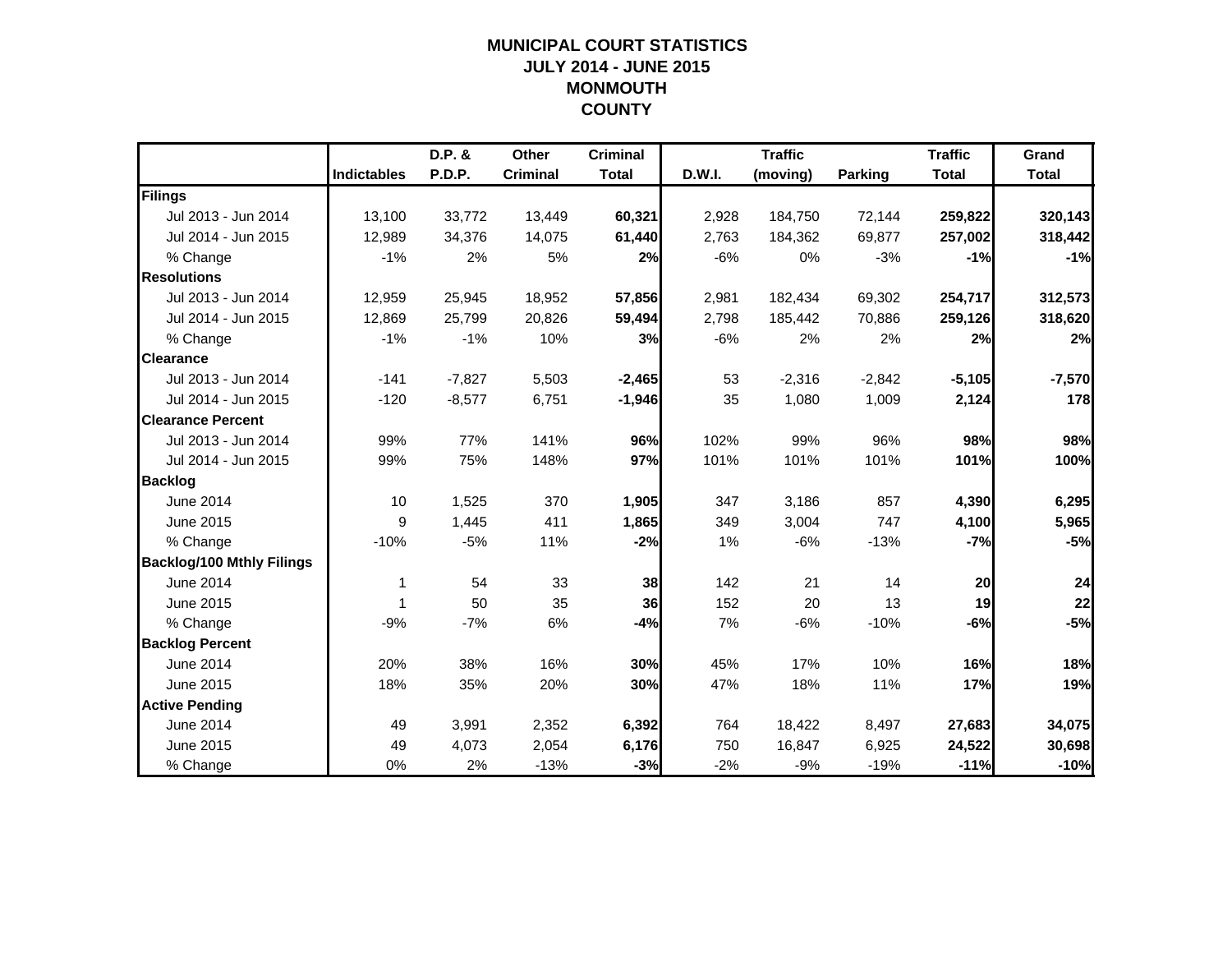## **MUNICIPAL COURT STATISTICSJULY 2014 - JUNE 2015 MORRIS COUNTY**

|                                  |                    | D.P. &   | Other           | <b>Criminal</b> |        | <b>Traffic</b> |                | <b>Traffic</b> | Grand        |
|----------------------------------|--------------------|----------|-----------------|-----------------|--------|----------------|----------------|----------------|--------------|
|                                  | <b>Indictables</b> | P.D.P.   | <b>Criminal</b> | <b>Total</b>    | D.W.I. | (moving)       | <b>Parking</b> | <b>Total</b>   | <b>Total</b> |
| Filings                          |                    |          |                 |                 |        |                |                |                |              |
| Jul 2013 - Jun 2014              | 5,719              | 14,328   | 9,330           | 29,377          | 2,097  | 125,592        | 50,102         | 177,791        | 207,168      |
| Jul 2014 - Jun 2015              | 5,366              | 14,152   | 9,802           | 29,320          | 2,088  | 123,321        | 54,072         | 179,481        | 208,801      |
| % Change                         | $-6%$              | $-1%$    | 5%              | 0%              | 0%     | $-2%$          | 8%             | 1%             | 1%           |
| <b>Resolutions</b>               |                    |          |                 |                 |        |                |                |                |              |
| Jul 2013 - Jun 2014              | 5,631              | 11,062   | 9,710           | 26,403          | 2,111  | 124,291        | 49,130         | 175,532        | 201,935      |
| Jul 2014 - Jun 2015              | 5,203              | 10,986   | 9,878           | 26,067          | 2,054  | 124,181        | 53,885         | 180,120        | 206,187      |
| % Change                         | $-8%$              | $-1%$    | 2%              | $-1%$           | $-3%$  | 0%             | 10%            | 3%             | 2%           |
| <b>Clearance</b>                 |                    |          |                 |                 |        |                |                |                |              |
| Jul 2013 - Jun 2014              | $-88$              | $-3,266$ | 380             | $-2,974$        | 14     | $-1,301$       | $-972$         | $-2,259$       | $-5,233$     |
| Jul 2014 - Jun 2015              | $-163$             | $-3,166$ | 76              | $-3,253$        | $-34$  | 860            | $-187$         | 639            | $-2,614$     |
| <b>Clearance Percent</b>         |                    |          |                 |                 |        |                |                |                |              |
| Jul 2013 - Jun 2014              | 98%                | 77%      | 104%            | 90%             | 101%   | 99%            | 98%            | 99%            | 97%          |
| Jul 2014 - Jun 2015              | 97%                | 78%      | 101%            | 89%             | 98%    | 101%           | 100%           | 100%           | 99%          |
| <b>Backlog</b>                   |                    |          |                 |                 |        |                |                |                |              |
| <b>June 2014</b>                 | 9                  | 1,260    | 393             | 1,662           | 276    | 2,442          | 1,249          | 3,967          | 5,629        |
| June 2015                        | 19                 | 1,208    | 448             | 1,675           | 283    | 2,184          | 1,386          | 3,853          | 5,528        |
| % Change                         | 111%               | $-4%$    | 14%             | 1%              | 3%     | $-11%$         | 11%            | $-3%$          | $-2%$        |
| <b>Backlog/100 Mthly Filings</b> |                    |          |                 |                 |        |                |                |                |              |
| <b>June 2014</b>                 | $\overline{c}$     | 106      | 51              | 68              | 158    | 23             | 30             | 27             | 33           |
| June 2015                        | 4                  | 102      | 55              | 69              | 163    | 21             | 31             | 26             | 32           |
| % Change                         | 125%               | $-3%$    | 9%              | 1%              | 3%     | $-9%$          | 3%             | $-4%$          | $-3%$        |
| <b>Backlog Percent</b>           |                    |          |                 |                 |        |                |                |                |              |
| <b>June 2014</b>                 | 43%                | 55%      | 34%             | 48%             | 53%    | 21%            | 24%            | 23%            | 27%          |
| June 2015                        | 63%                | 55%      | 33%             | 47%             | 51%    | 21%            | 29%            | 25%            | 29%          |
| <b>Active Pending</b>            |                    |          |                 |                 |        |                |                |                |              |
| June 2014                        | 21                 | 2,292    | 1,166           | 3,479           | 518    | 11,386         | 5,128          | 17,032         | 20,511       |
| June 2015                        | 30                 | 2,197    | 1,371           | 3,598           | 557    | 10,372         | 4,715          | 15,644         | 19,242       |
| % Change                         | 43%                | $-4%$    | 18%             | 3%              | 8%     | $-9%$          | $-8%$          | $-8%$          | $-6%$        |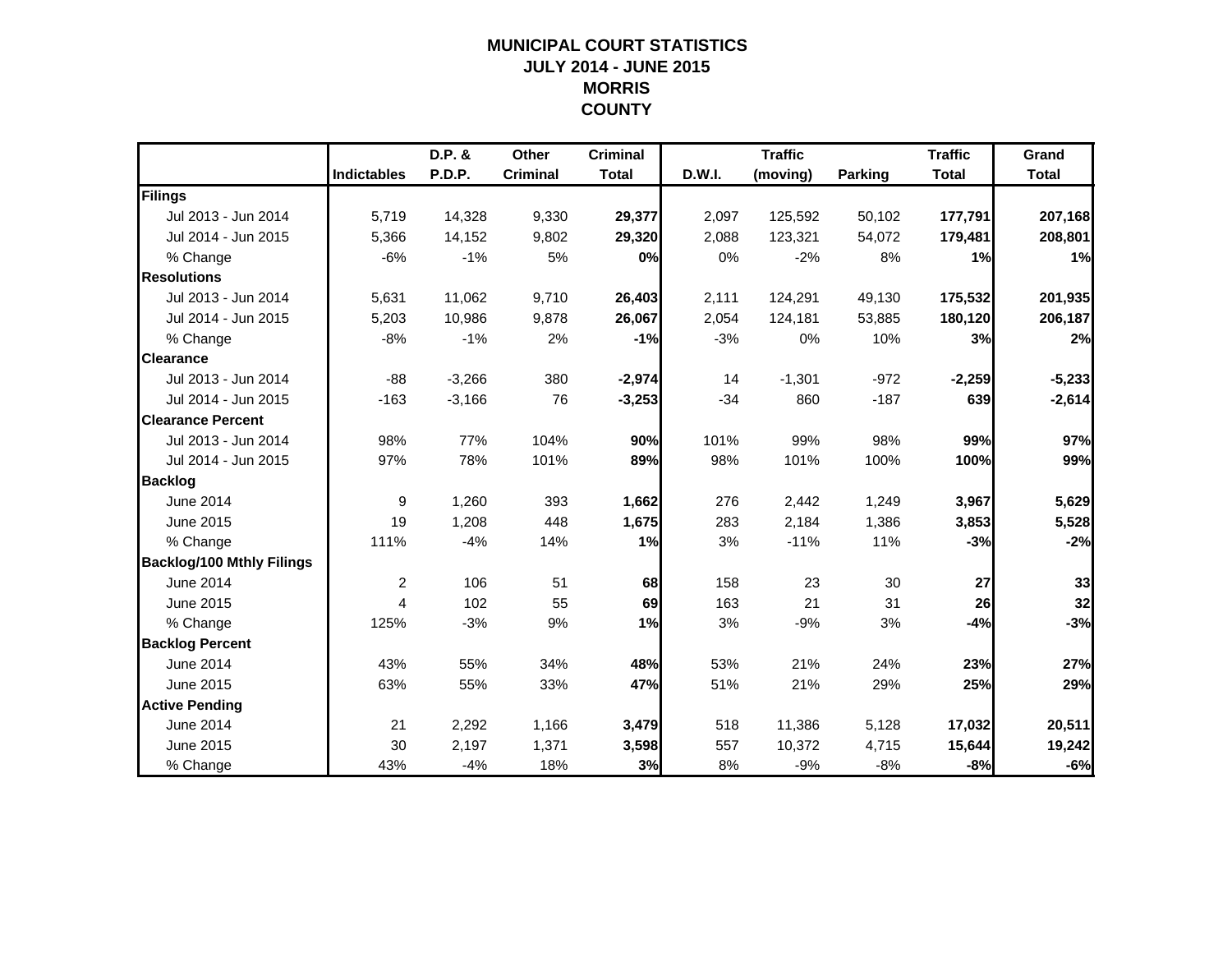## **MUNICIPAL COURT STATISTICSJULY 2014 - JUNE 2015 OCEAN COUNTY**

|                                  |                    | D.P. &        | Other           | <b>Criminal</b> |        | <b>Traffic</b> |          | <b>Traffic</b> | Grand        |
|----------------------------------|--------------------|---------------|-----------------|-----------------|--------|----------------|----------|----------------|--------------|
|                                  | <b>Indictables</b> | <b>P.D.P.</b> | <b>Criminal</b> | <b>Total</b>    | D.W.I. | (moving)       | Parking  | <b>Total</b>   | <b>Total</b> |
| Filings                          |                    |               |                 |                 |        |                |          |                |              |
| Jul 2013 - Jun 2014              | 9,847              | 21,463        | 8,669           | 39,979          | 2,377  | 122,960        | 37,825   | 163,162        | 203,141      |
| Jul 2014 - Jun 2015              | 9.150              | 22,251        | 8,746           | 40,147          | 2,264  | 100,271        | 39,323   | 141,858        | 182,005      |
| % Change                         | $-7%$              | 4%            | 1%              | 0%              | $-5%$  | $-18%$         | 4%       | $-13%$         | $-10%$       |
| <b>Resolutions</b>               |                    |               |                 |                 |        |                |          |                |              |
| Jul 2013 - Jun 2014              | 9,807              | 15,933        | 12,913          | 38,653          | 2,343  | 123,567        | 36,723   | 162,633        | 201,286      |
| Jul 2014 - Jun 2015              | 9,091              | 17,439        | 13,057          | 39,587          | 2,275  | 101,013        | 39,101   | 142,389        | 181,976      |
| % Change                         | $-7%$              | 9%            | 1%              | 2%              | $-3%$  | $-18%$         | 6%       | $-12%$         | $-10%$       |
| <b>Clearance</b>                 |                    |               |                 |                 |        |                |          |                |              |
| Jul 2013 - Jun 2014              | $-40$              | $-5,530$      | 4,244           | $-1,326$        | $-34$  | 607            | $-1,102$ | $-529$         | $-1,855$     |
| Jul 2014 - Jun 2015              | $-59$              | $-4,812$      | 4,311           | $-560$          | 11     | 742            | $-222$   | 531            | $-29$        |
| <b>Clearance Percent</b>         |                    |               |                 |                 |        |                |          |                |              |
| Jul 2013 - Jun 2014              | 100%               | 74%           | 149%            | 97%             | 99%    | 100%           | 97%      | 100%           | 99%          |
| Jul 2014 - Jun 2015              | 99%                | 78%           | 149%            | 99%             | 100%   | 101%           | 99%      | 100%           | 100%         |
| <b>Backlog</b>                   |                    |               |                 |                 |        |                |          |                |              |
| <b>June 2014</b>                 | $\mathbf 0$        | 1,166         | 313             | 1,479           | 334    | 2,737          | 363      | 3,434          | 4,913        |
| June 2015                        | $\Omega$           | 944           | 261             | 1,205           | 296    | 2,258          | 474      | 3,028          | 4,233        |
| % Change                         |                    | $-19%$        | $-17%$          | $-19%$          | $-11%$ | $-18%$         | 31%      | $-12%$         | $-14%$       |
| <b>Backlog/100 Mthly Filings</b> |                    |               |                 |                 |        |                |          |                |              |
| June 2014                        | $\mathbf 0$        | 65            | 43              | 44              | 169    | 27             | 12       | 25             | 29           |
| June 2015                        | $\mathbf{0}$       | 51            | 36              | 36              | 157    | 27             | 14       | 26             | 28           |
| % Change                         | - -                | $-22%$        | $-17%$          | $-19%$          | $-7%$  | 1%             | 26%      | 1%             | $-4%$        |
| <b>Backlog Percent</b>           |                    |               |                 |                 |        |                |          |                |              |
| June 2014                        | 0%                 | 43%           | 20%             | 35%             | 51%    | 23%            | 6%       | 18%            | 21%          |
| June 2015                        | 0%                 | 38%           | 19%             | 31%             | 47%    | 21%            | 8%       | 17%            | 20%          |
| <b>Active Pending</b>            |                    |               |                 |                 |        |                |          |                |              |
| June 2014                        | 30                 | 2,691         | 1,558           | 4,279           | 654    | 12,089         | 5,978    | 18,721         | 23,000       |
| June 2015                        | 34                 | 2,471         | 1,396           | 3,901           | 632    | 10,764         | 5,915    | 17,311         | 21,212       |
| % Change                         | 13%                | $-8%$         | $-10%$          | $-9%$           | $-3%$  | $-11%$         | $-1%$    | $-8%$          | $-8%$        |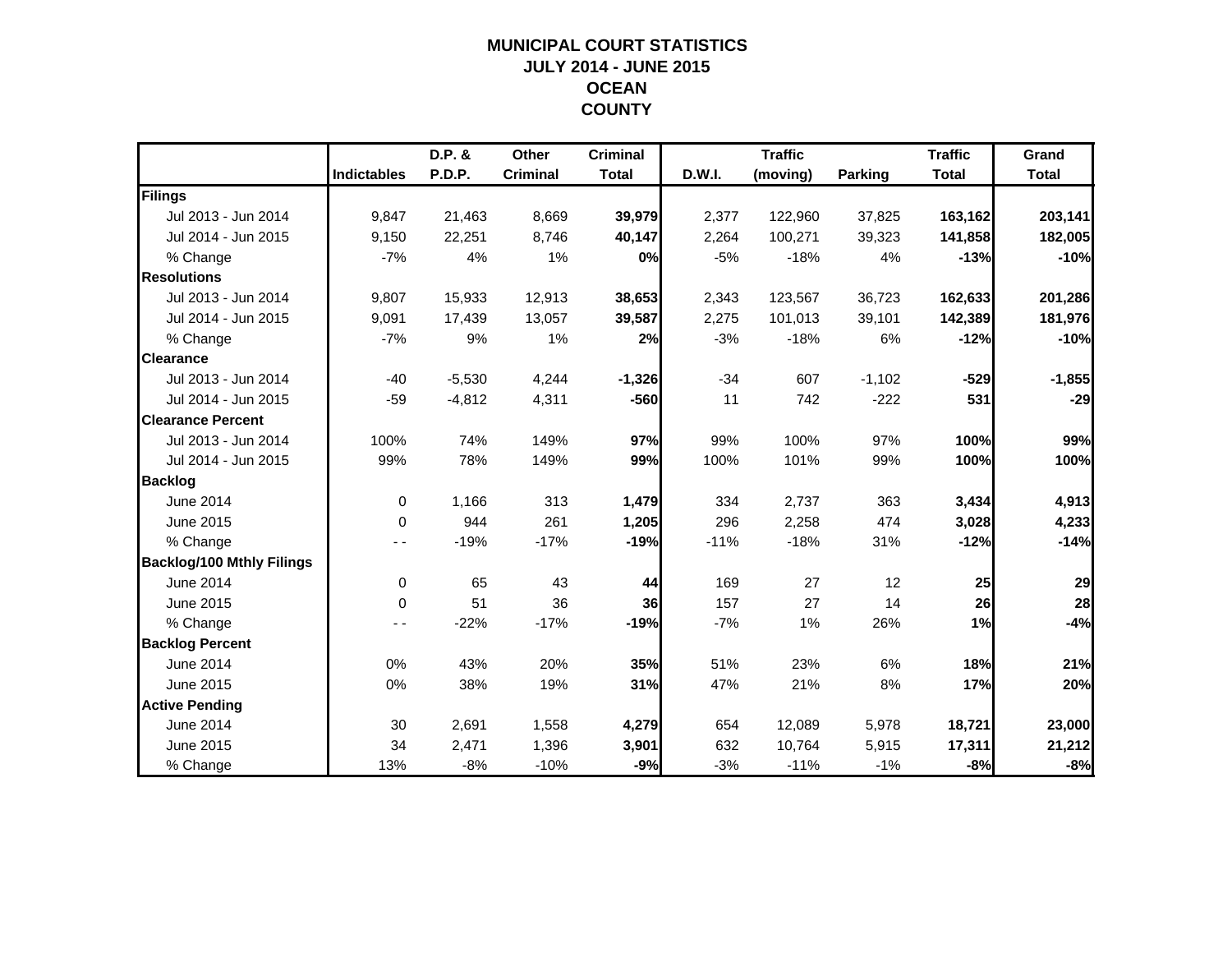## **MUNICIPAL COURT STATISTICSJULY 2014 - JUNE 2015 PASSAIC COUNTY**

|                                  |                    | D.P. &   | <b>Other</b>    | <b>Criminal</b> |        | <b>Traffic</b> |                | <b>Traffic</b> | Grand        |
|----------------------------------|--------------------|----------|-----------------|-----------------|--------|----------------|----------------|----------------|--------------|
|                                  | <b>Indictables</b> | P.D.P.   | <b>Criminal</b> | <b>Total</b>    | D.W.I. | (moving)       | <b>Parking</b> | <b>Total</b>   | <b>Total</b> |
| Filings                          |                    |          |                 |                 |        |                |                |                |              |
| Jul 2013 - Jun 2014              | 15,104             | 22,443   | 11,882          | 49,429          | 1,477  | 123,076        | 137,846        | 262,399        | 311,828      |
| Jul 2014 - Jun 2015              | 15,360             | 25,122   | 13,717          | 54,199          | 1,631  | 113,444        | 143,659        | 258,734        | 312,933      |
| % Change                         | 2%                 | 12%      | 15%             | 10%             | 10%    | $-8%$          | 4%             | $-1%$          | 0%           |
| <b>Resolutions</b>               |                    |          |                 |                 |        |                |                |                |              |
| Jul 2013 - Jun 2014              | 14,820             | 19,185   | 11,426          | 45,431          | 1,492  | 121,461        | 140,548        | 263,501        | 308,932      |
| Jul 2014 - Jun 2015              | 15,129             | 21,004   | 12,492          | 48,625          | 1,697  | 113,862        | 141,300        | 256,859        | 305,484      |
| % Change                         | 2%                 | 9%       | 9%              | 7%              | 14%    | $-6%$          | 1%             | $-3%$          | $-1%$        |
| <b>Clearance</b>                 |                    |          |                 |                 |        |                |                |                |              |
| Jul 2013 - Jun 2014              | $-284$             | $-3,258$ | $-456$          | $-3,998$        | 15     | $-1,615$       | 2,702          | 1,102          | $-2,896$     |
| Jul 2014 - Jun 2015              | $-231$             | $-4,118$ | $-1,225$        | $-5,574$        | 66     | 418            | $-2,359$       | $-1,875$       | $-7,449$     |
| <b>Clearance Percent</b>         |                    |          |                 |                 |        |                |                |                |              |
| Jul 2013 - Jun 2014              | 98%                | 85%      | 96%             | 92%             | 101%   | 99%            | 102%           | 100%           | 99%          |
| Jul 2014 - Jun 2015              | 98%                | 84%      | 91%             | 90%             | 104%   | 100%           | 98%            | 99%            | 98%          |
| <b>Backlog</b>                   |                    |          |                 |                 |        |                |                |                |              |
| <b>June 2014</b>                 | 53                 | 2,155    | 488             | 2,696           | 186    | 3,285          | 5,787          | 9,258          | 11,954       |
| June 2015                        | 74                 | 2,442    | 540             | 3,056           | 193    | 4,026          | 6,409          | 10,628         | 13,684       |
| % Change                         | 40%                | 13%      | 11%             | 13%             | 4%     | 23%            | 11%            | 15%            | 14%          |
| <b>Backlog/100 Mthly Filings</b> |                    |          |                 |                 |        |                |                |                |              |
| <b>June 2014</b>                 | 4                  | 115      | 49              | 65              | 151    | 32             | 50             | 42             | 46           |
| June 2015                        | 6                  | 117      | 47              | 68              | 142    | 43             | 54             | 49             | 52           |
| % Change                         | 37%                | 1%       | $-4%$           | 3%              | $-6%$  | 33%            | 6%             | 16%            | 14%          |
| <b>Backlog Percent</b>           |                    |          |                 |                 |        |                |                |                |              |
| June 2014                        | 30%                | 53%      | 26%             | 44%             | 49%    | 25%            | 36%            | 31%            | 33%          |
| June 2015                        | 45%                | 51%      | 24%             | 43%             | 53%    | 32%            | 35%            | 34%            | 35%          |
| <b>Active Pending</b>            |                    |          |                 |                 |        |                |                |                |              |
| June 2014                        | 179                | 4,061    | 1,892           | 6,132           | 381    | 13,032         | 16,144         | 29,557         | 35,689       |
| June 2015                        | 165                | 4,765    | 2,225           | 7,155           | 363    | 12,630         | 18,485         | 31,478         | 38,633       |
| % Change                         | $-8%$              | 17%      | 18%             | 17%             | $-5%$  | $-3%$          | 15%            | 6%             | 8%           |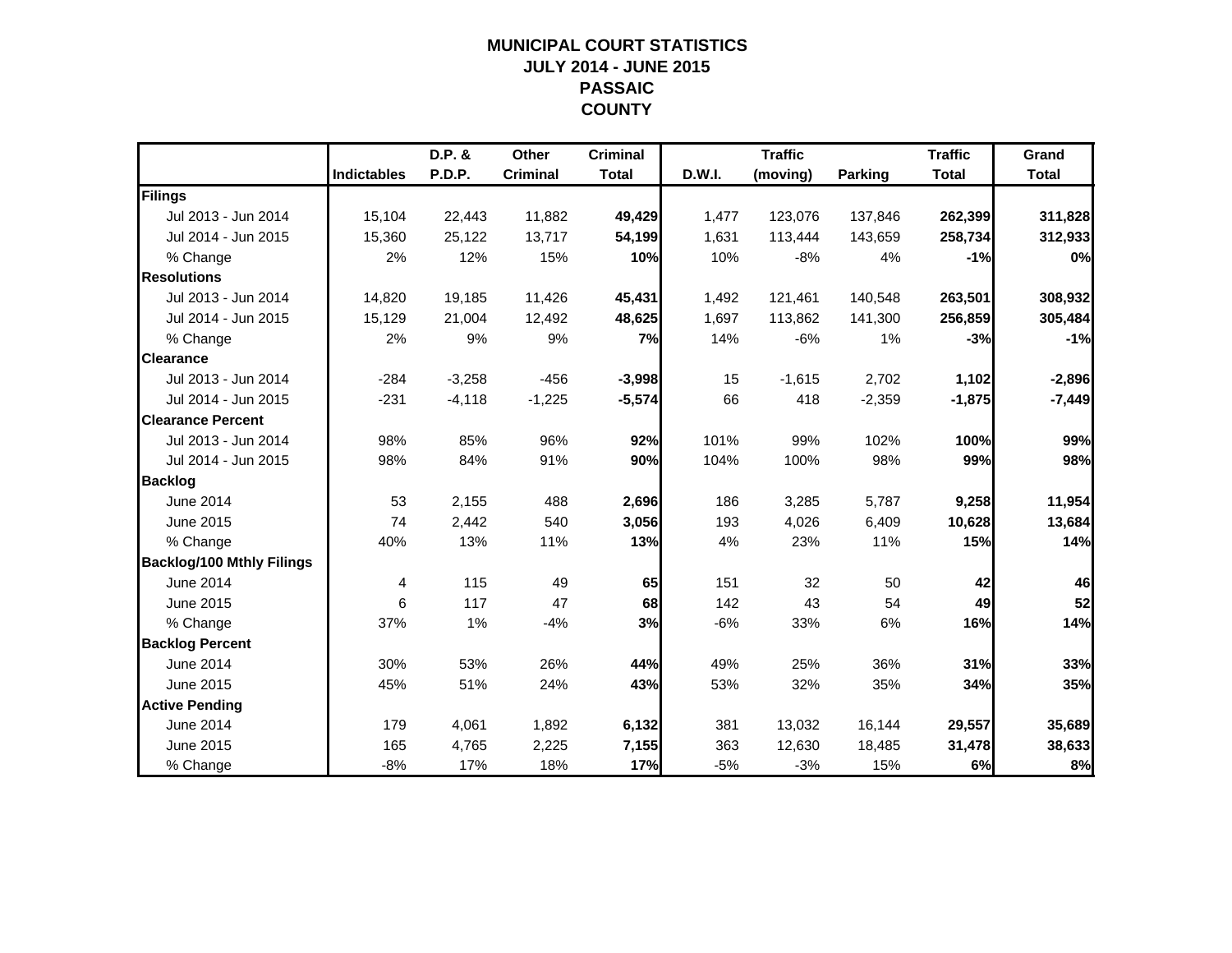## **MUNICIPAL COURT STATISTICSJULY 2014 - JUNE 2015 SALEMCOUNTY**

|                                  |                    | D.P. & | Other           | <b>Criminal</b> |        | <b>Traffic</b> |                | <b>Traffic</b> | Grand        |
|----------------------------------|--------------------|--------|-----------------|-----------------|--------|----------------|----------------|----------------|--------------|
|                                  | <b>Indictables</b> | P.D.P. | <b>Criminal</b> | <b>Total</b>    | D.W.I. | (moving)       | <b>Parking</b> | <b>Total</b>   | <b>Total</b> |
| Filings                          |                    |        |                 |                 |        |                |                |                |              |
| Jul 2013 - Jun 2014              | 2,364              | 4,635  | 1,168           | 8,167           | 385    | 17,478         | 1,804          | 19,667         | 27,834       |
| Jul 2014 - Jun 2015              | 2,160              | 3,896  | 1,085           | 7,141           | 321    | 18,166         | 1,641          | 20,128         | 27,269       |
| % Change                         | $-9%$              | $-16%$ | $-7%$           | $-13%$          | $-17%$ | 4%             | $-9%$          | 2%             | $-2%$        |
| <b>Resolutions</b>               |                    |        |                 |                 |        |                |                |                |              |
| Jul 2013 - Jun 2014              | 2,329              | 4,291  | 1,549           | 8,169           | 415    | 17,204         | 1,773          | 19,392         | 27,561       |
| Jul 2014 - Jun 2015              | 2,128              | 3,862  | 1,460           | 7,450           | 336    | 18,462         | 1,722          | 20,520         | 27,970       |
| % Change                         | $-9%$              | $-10%$ | $-6%$           | $-9%$           | $-19%$ | 7%             | $-3%$          | 6%             | 1%           |
| <b>Clearance</b>                 |                    |        |                 |                 |        |                |                |                |              |
| Jul 2013 - Jun 2014              | $-35$              | $-344$ | 381             | $\mathbf{2}$    | 30     | $-274$         | $-31$          | $-275$         | $-273$       |
| Jul 2014 - Jun 2015              | $-32$              | $-34$  | 375             | 309             | 15     | 296            | 81             | 392            | 701          |
| <b>Clearance Percent</b>         |                    |        |                 |                 |        |                |                |                |              |
| Jul 2013 - Jun 2014              | 99%                | 93%    | 133%            | 100%            | 108%   | 98%            | 98%            | 99%            | 99%          |
| Jul 2014 - Jun 2015              | 99%                | 99%    | 135%            | 104%            | 105%   | 102%           | 105%           | 102%           | 103%         |
| <b>Backlog</b>                   |                    |        |                 |                 |        |                |                |                |              |
| <b>June 2014</b>                 | 11                 | 252    | 74              | 337             | 52     | 517            | 92             | 661            | 998          |
| June 2015                        | 11                 | 156    | 113             | 280             | 47     | 546            | 117            | 710            | 990          |
| % Change                         | 0%                 | $-38%$ | 53%             | $-17%$          | $-10%$ | 6%             | 27%            | 7%             | $-1%$        |
| <b>Backlog/100 Mthly Filings</b> |                    |        |                 |                 |        |                |                |                |              |
| June 2014                        | 6                  | 65     | 76              | 50              | 162    | 35             | 61             | 40             | 43           |
| June 2015                        | 6                  | 48     | 125             | 47              | 176    | 36             | 86             | 42             | 44           |
| % Change                         | 9%                 | $-26%$ | 64%             | $-5%$           | 8%     | 2%             | 40%            | 5%             | 1%           |
| <b>Backlog Percent</b>           |                    |        |                 |                 |        |                |                |                |              |
| June 2014                        | 92%                | 45%    | 37%             | 44%             | 60%    | 24%            | 29%            | 26%            | 30%          |
| June 2015                        | 61%                | 37%    | 53%             | 42%             | 65%    | 29%            | 56%            | 33%            | 35%          |
| <b>Active Pending</b>            |                    |        |                 |                 |        |                |                |                |              |
| June 2014                        | 12                 | 558    | 202             | 772             | 87     | 2,147          | 315            | 2,549          | 3,321        |
| June 2015                        | 18                 | 427    | 215             | 660             | 72     | 1,888          | 210            | 2,170          | 2,830        |
| % Change                         | 50%                | $-23%$ | 6%              | $-15%$          | $-17%$ | $-12%$         | $-33%$         | $-15%$         | $-15%$       |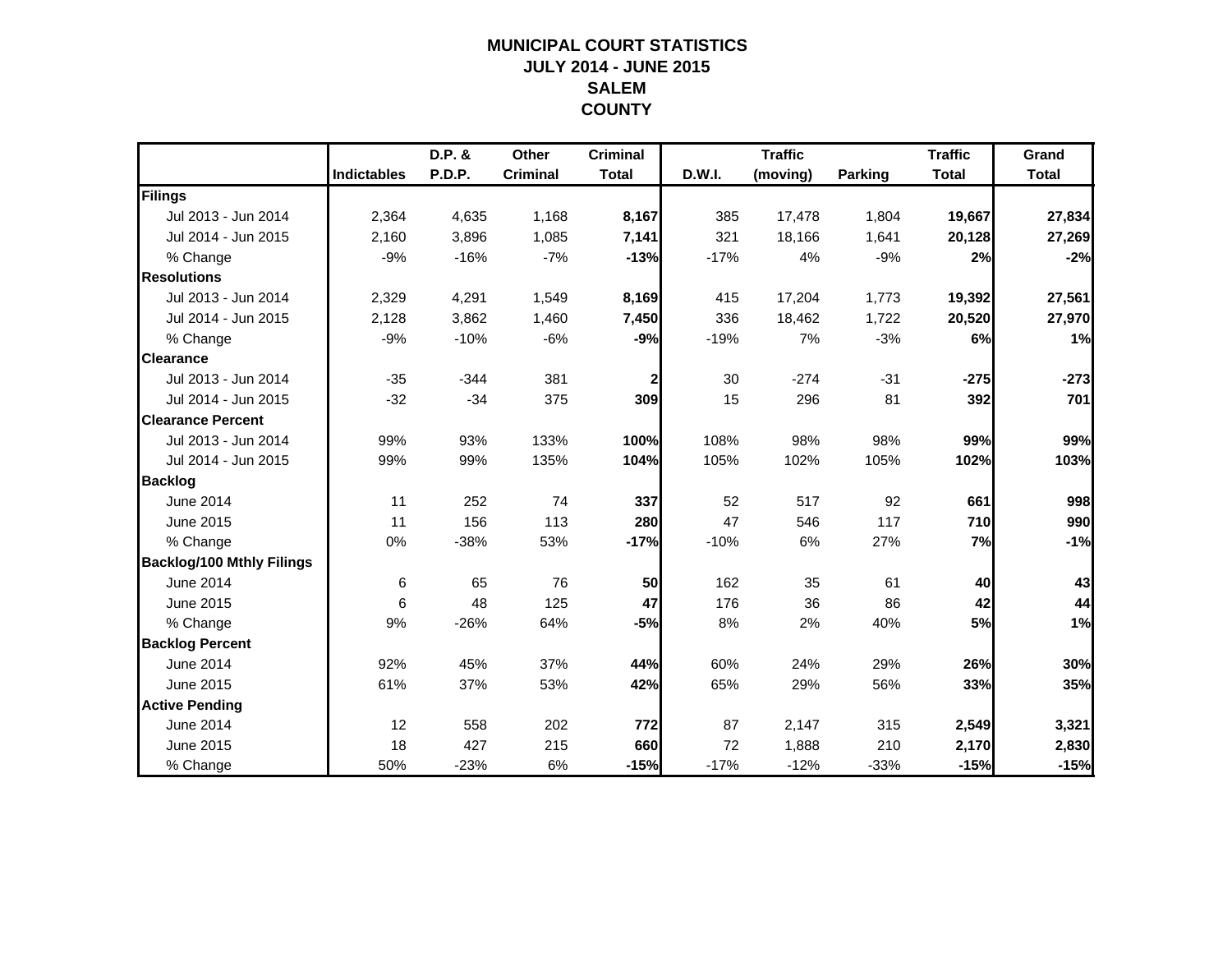## **MUNICIPAL COURT STATISTICSJULY 2014 - JUNE 2015 SOMERSET COUNTY**

|                                  |                    | D.P. &        | Other           | <b>Criminal</b> |        | <b>Traffic</b> |                | <b>Traffic</b> | Grand        |
|----------------------------------|--------------------|---------------|-----------------|-----------------|--------|----------------|----------------|----------------|--------------|
|                                  | <b>Indictables</b> | <b>P.D.P.</b> | <b>Criminal</b> | <b>Total</b>    | D.W.I. | (moving)       | <b>Parking</b> | <b>Total</b>   | <b>Total</b> |
| Filings                          |                    |               |                 |                 |        |                |                |                |              |
| Jul 2013 - Jun 2014              | 1,710              | 6,957         | 3,916           | 12,583          | 1,012  | 72,581         | 21,798         | 95,391         | 107,974      |
| Jul 2014 - Jun 2015              | 1,575              | 7,076         | 3,837           | 12,488          | 1,114  | 77,503         | 23,333         | 101,950        | 114,438      |
| % Change                         | $-8%$              | 2%            | $-2%$           | $-1%$           | 10%    | 7%             | 7%             | 7%             | 6%           |
| <b>Resolutions</b>               |                    |               |                 |                 |        |                |                |                |              |
| Jul 2013 - Jun 2014              | 1,680              | 6,881         | 3,950           | 12,511          | 938    | 72,786         | 21,604         | 95,328         | 107,839      |
| Jul 2014 - Jun 2015              | 1,567              | 6,499         | 3,923           | 11,989          | 1,103  | 77,323         | 23,287         | 101,713        | 113,702      |
| % Change                         | $-7%$              | $-6%$         | $-1%$           | $-4%$           | 18%    | 6%             | 8%             | 7%             | 5%           |
| <b>Clearance</b>                 |                    |               |                 |                 |        |                |                |                |              |
| Jul 2013 - Jun 2014              | $-30$              | $-76$         | 34              | $-72$           | $-74$  | 205            | $-194$         | $-63$          | $-135$       |
| Jul 2014 - Jun 2015              | -8                 | $-577$        | 86              | $-499$          | $-11$  | $-180$         | $-46$          | $-237$         | $-736$       |
| <b>Clearance Percent</b>         |                    |               |                 |                 |        |                |                |                |              |
| Jul 2013 - Jun 2014              | 98%                | 99%           | 101%            | 99%             | 93%    | 100%           | 99%            | 100%           | 100%         |
| Jul 2014 - Jun 2015              | 99%                | 92%           | 102%            | 96%             | 99%    | 100%           | 100%           | 100%           | 99%          |
| <b>Backlog</b>                   |                    |               |                 |                 |        |                |                |                |              |
| June 2014                        | 5                  | 674           | 253             | 932             | 113    | 1,423          | 478            | 2,014          | 2,946        |
| June 2015                        | $\Omega$           | 505           | 214             | 719             | 139    | 1,536          | 557            | 2,232          | 2,951        |
| % Change                         | $-100%$            | $-25%$        | $-15%$          | $-23%$          | 23%    | 8%             | 17%            | 11%            | 0%           |
| <b>Backlog/100 Mthly Filings</b> |                    |               |                 |                 |        |                |                |                |              |
| <b>June 2014</b>                 | 4                  | 116           | 78              | 89              | 134    | 24             | 26             | 25             | 33           |
| June 2015                        | $\Omega$           | 86            | 67              | 69              | 150    | 24             | 29             | 26             | 31           |
| % Change                         | $-100%$            | $-26%$        | $-14%$          | $-22%$          | 12%    | 1%             | 9%             | 4%             | $-5%$        |
| <b>Backlog Percent</b>           |                    |               |                 |                 |        |                |                |                |              |
| June 2014                        | 42%                | 54%           | 35%             | 47%             | 42%    | 21%            | 24%            | 22%            | 27%          |
| June 2015                        | 0%                 | 45%           | 33%             | 41%             | 50%    | 23%            | 27%            | 25%            | 27%          |
| <b>Active Pending</b>            |                    |               |                 |                 |        |                |                |                |              |
| June 2014                        | 12                 | 1,237         | 722             | 1,971           | 266    | 6,804          | 2,018          | 9,088          | 11,059       |
| June 2015                        | 5                  | 1,121         | 640             | 1,766           | 277    | 6,754          | 2,074          | 9,105          | 10,871       |
| % Change                         | $-58%$             | $-9%$         | $-11%$          | $-10%$          | 4%     | $-1%$          | 3%             | 0%             | $-2%$        |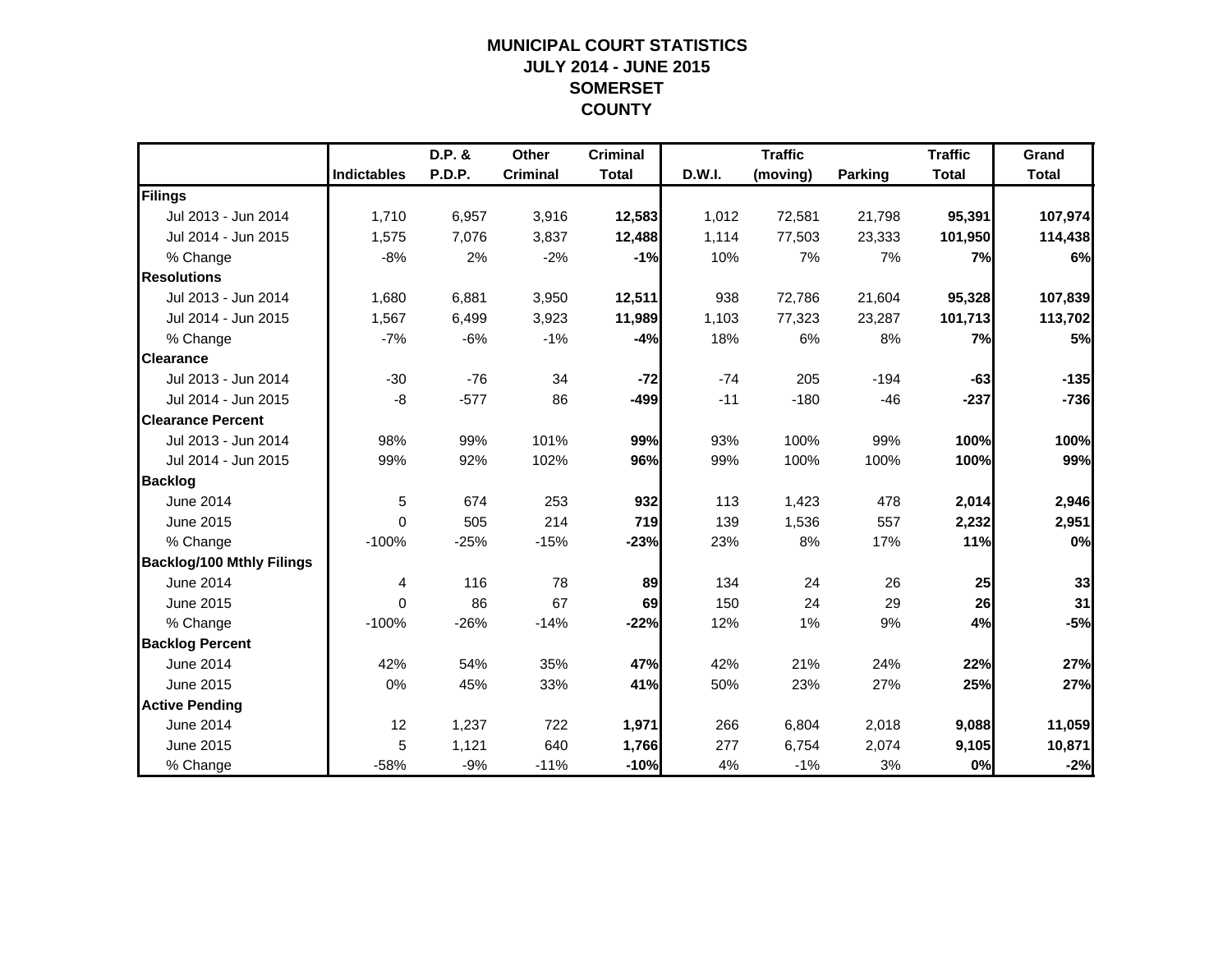## **MUNICIPAL COURT STATISTICSJULY 2014 - JUNE 2015 SUSSEX COUNTY**

|                                  |                    | D.P. & | Other           | <b>Criminal</b> |        | <b>Traffic</b> |         | <b>Traffic</b> | Grand        |
|----------------------------------|--------------------|--------|-----------------|-----------------|--------|----------------|---------|----------------|--------------|
|                                  | <b>Indictables</b> | P.D.P. | <b>Criminal</b> | <b>Total</b>    | D.W.I. | (moving)       | Parking | <b>Total</b>   | <b>Total</b> |
| Filings                          |                    |        |                 |                 |        |                |         |                |              |
| Jul 2013 - Jun 2014              | 1,686              | 4,022  | 1,535           | 7,243           | 541    | 21,461         | 1,829   | 23,831         | 31,074       |
| Jul 2014 - Jun 2015              | 1,734              | 3,663  | 1,149           | 6,546           | 577    | 21,296         | 1,938   | 23,811         | 30,357       |
| % Change                         | 3%                 | $-9%$  | $-25%$          | $-10%$          | 7%     | $-1%$          | 6%      | 0%             | $-2%$        |
| <b>Resolutions</b>               |                    |        |                 |                 |        |                |         |                |              |
| Jul 2013 - Jun 2014              | 1,648              | 3,655  | 1,620           | 6,923           | 513    | 20,904         | 1,717   | 23,134         | 30,057       |
| Jul 2014 - Jun 2015              | 1,698              | 3,296  | 1,276           | 6,270           | 540    | 21,050         | 1,936   | 23,526         | 29,796       |
| % Change                         | 3%                 | $-10%$ | $-21%$          | $-9%$           | 5%     | 1%             | 13%     | 2%             | $-1%$        |
| <b>Clearance</b>                 |                    |        |                 |                 |        |                |         |                |              |
| Jul 2013 - Jun 2014              | $-38$              | $-367$ | 85              | $-320$          | $-28$  | $-557$         | $-112$  | $-697$         | $-1,017$     |
| Jul 2014 - Jun 2015              | $-36$              | $-367$ | 127             | $-276$          | $-37$  | $-246$         | $-2$    | $-285$         | $-561$       |
| <b>Clearance Percent</b>         |                    |        |                 |                 |        |                |         |                |              |
| Jul 2013 - Jun 2014              | 98%                | 91%    | 106%            | 96%             | 95%    | 97%            | 94%     | 97%            | 97%          |
| Jul 2014 - Jun 2015              | 98%                | 90%    | 111%            | 96%             | 94%    | 99%            | 100%    | 99%            | 98%          |
| <b>Backlog</b>                   |                    |        |                 |                 |        |                |         |                |              |
| <b>June 2014</b>                 | 12                 | 581    | 140             | 733             | 105    | 963            | 179     | 1,247          | 1,980        |
| June 2015                        | 13                 | 506    | 157             | 676             | 101    | 993            | 181     | 1,275          | 1,951        |
| % Change                         | 8%                 | $-13%$ | 12%             | $-8%$           | $-4%$  | 3%             | 1%      | 2%             | $-1%$        |
| <b>Backlog/100 Mthly Filings</b> |                    |        |                 |                 |        |                |         |                |              |
| June 2014                        | 9                  | 173    | 109             | 121             | 233    | 54             | 117     | 63             | 76           |
| June 2015                        | 9                  | 166    | 164             | 124             | 210    | 56             | 112     | 64             | 77           |
| % Change                         | 5%                 | $-4%$  | 50%             | 2%              | $-10%$ | 4%             | $-5%$   | 2%             | 1%           |
| <b>Backlog Percent</b>           |                    |        |                 |                 |        |                |         |                |              |
| <b>June 2014</b>                 | 75%                | 65%    | 52%             | 62%             | 66%    | 35%            | 59%     | 39%            | 45%          |
| June 2015                        | 48%                | 65%    | 62%             | 64%             | 57%    | 36%            | 61%     | 39%            | 45%          |
| <b>Active Pending</b>            |                    |        |                 |                 |        |                |         |                |              |
| June 2014                        | 16                 | 890    | 270             | 1,176           | 159    | 2,771          | 304     | 3,234          | 4,410        |
| June 2015                        | 27                 | 784    | 253             | 1,064           | 178    | 2,785          | 299     | 3,262          | 4,326        |
| % Change                         | 69%                | $-12%$ | $-6%$           | $-10%$          | 12%    | 1%             | $-2%$   | 1%             | $-2%$        |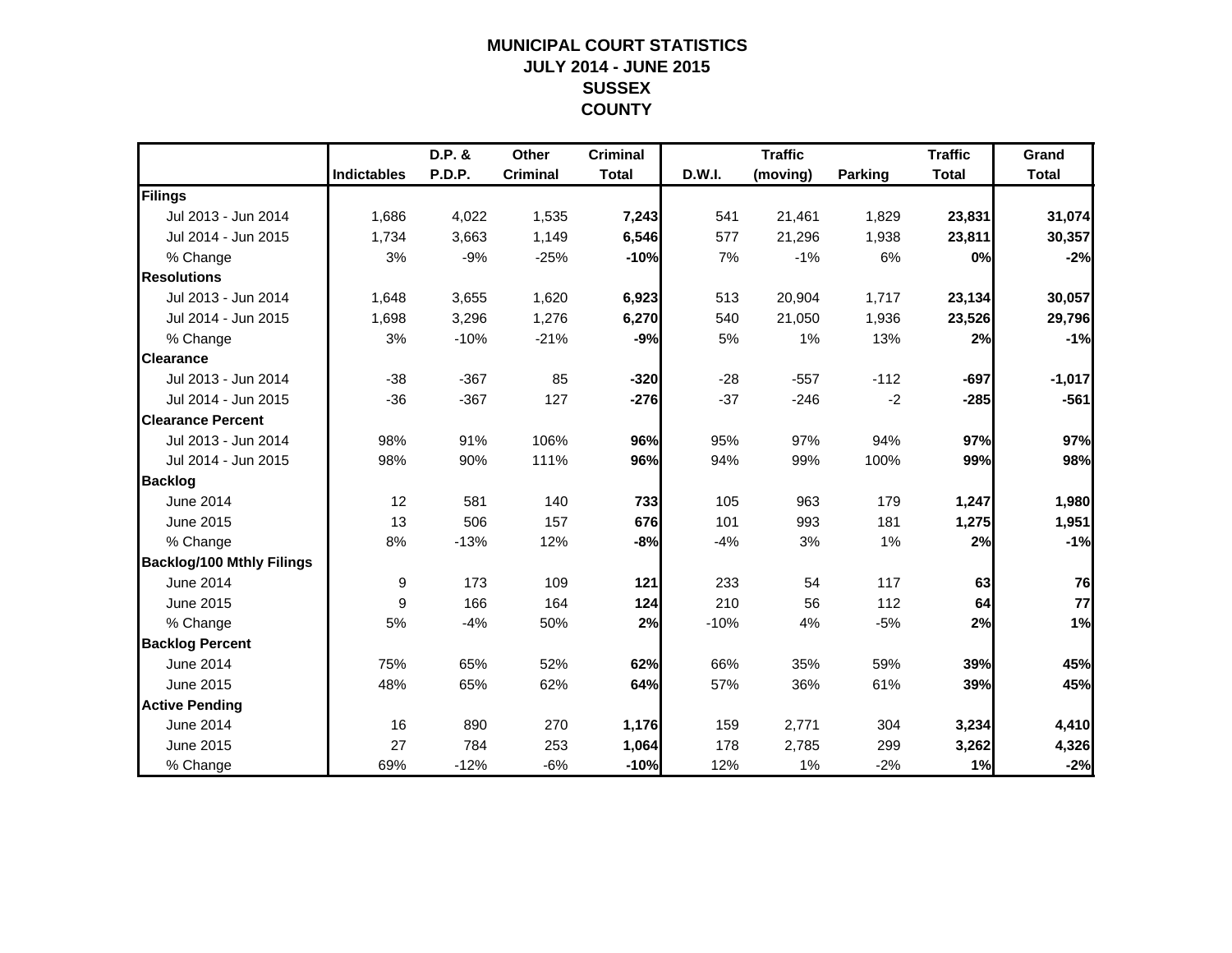## **MUNICIPAL COURT STATISTICSJULY 2014 - JUNE 2015 UNION COUNTY**

|                                  |                    | D.P. &        | Other           | <b>Criminal</b> |        | <b>Traffic</b> |                | <b>Traffic</b> | Grand        |
|----------------------------------|--------------------|---------------|-----------------|-----------------|--------|----------------|----------------|----------------|--------------|
|                                  | <b>Indictables</b> | <b>P.D.P.</b> | <b>Criminal</b> | <b>Total</b>    | D.W.I. | (moving)       | <b>Parking</b> | <b>Total</b>   | <b>Total</b> |
| Filings                          |                    |               |                 |                 |        |                |                |                |              |
| Jul 2013 - Jun 2014              | 10,736             | 19,312        | 8,825           | 38,873          | 1,673  | 257,221        | 190,990        | 449,884        | 488,757      |
| Jul 2014 - Jun 2015              | 8,985              | 19.639        | 9,649           | 38,273          | 1,543  | 205,218        | 181,653        | 388,414        | 426,687      |
| % Change                         | $-16%$             | 2%            | 9%              | $-2%$           | $-8%$  | $-20%$         | $-5%$          | $-14%$         | $-13%$       |
| <b>Resolutions</b>               |                    |               |                 |                 |        |                |                |                |              |
| Jul 2013 - Jun 2014              | 10,614             | 16,535        | 10,209          | 37,358          | 1,593  | 253,677        | 188,407        | 443,677        | 481,035      |
| Jul 2014 - Jun 2015              | 8,852              | 16,767        | 9,895           | 35,514          | 1,642  | 219,985        | 183,240        | 404,867        | 440,381      |
| % Change                         | $-17%$             | 1%            | $-3%$           | $-5%$           | 3%     | $-13%$         | $-3%$          | $-9%$          | $-8%$        |
| <b>Clearance</b>                 |                    |               |                 |                 |        |                |                |                |              |
| Jul 2013 - Jun 2014              | $-122$             | $-2,777$      | 1,384           | $-1,515$        | $-80$  | $-3,544$       | $-2,583$       | $-6,207$       | $-7,722$     |
| Jul 2014 - Jun 2015              | $-133$             | $-2,872$      | 246             | $-2,759$        | 99     | 14,767         | 1,587          | 16,453         | 13,694       |
| <b>Clearance Percent</b>         |                    |               |                 |                 |        |                |                |                |              |
| Jul 2013 - Jun 2014              | 99%                | 86%           | 116%            | 96%             | 95%    | 99%            | 99%            | 99%            | 98%          |
| Jul 2014 - Jun 2015              | 99%                | 85%           | 103%            | 93%             | 106%   | 107%           | 101%           | 104%           | 103%         |
| <b>Backlog</b>                   |                    |               |                 |                 |        |                |                |                |              |
| <b>June 2014</b>                 | $\overline{7}$     | 3,396         | 963             | 4,366           | 256    | 6,546          | 6,900          | 13,702         | 18,068       |
| June 2015                        | 15                 | 3,232         | 1,455           | 4,702           | 205    | 4,533          | 5,883          | 10,621         | 15,323       |
| % Change                         | 114%               | $-5%$         | 51%             | 8%              | $-20%$ | $-31%$         | $-15%$         | $-22%$         | $-15%$       |
| <b>Backlog/100 Mthly Filings</b> |                    |               |                 |                 |        |                |                |                |              |
| <b>June 2014</b>                 | 1                  | 211           | 131             | 135             | 184    | 31             | 43             | 37             | 44           |
| June 2015                        | 2                  | 197           | 181             | 147             | 159    | 27             | 39             | 33             | 43           |
| % Change                         | 156%               | $-6%$         | 38%             | 9%              | $-13%$ | $-13%$         | $-10%$         | $-10%$         | $-3%$        |
| <b>Backlog Percent</b>           |                    |               |                 |                 |        |                |                |                |              |
| June 2014                        | 21%                | 67%           | 49%             | 62%             | 54%    | 19%            | 30%            | 24%            | 28%          |
| June 2015                        | 43%                | 64%           | 60%             | 63%             | 52%    | 28%            | 29%            | 29%            | 35%          |
| <b>Active Pending</b>            |                    |               |                 |                 |        |                |                |                |              |
| June 2014                        | 34                 | 5,074         | 1,962           | 7,070           | 474    | 33,857         | 22,836         | 57,167         | 64,237       |
| June 2015                        | 35                 | 5,041         | 2,426           | 7,502           | 392    | 16,006         | 20,026         | 36,424         | 43,926       |
| % Change                         | 3%                 | $-1%$         | 24%             | 6%              | $-17%$ | $-53%$         | $-12%$         | $-36%$         | $-32%$       |